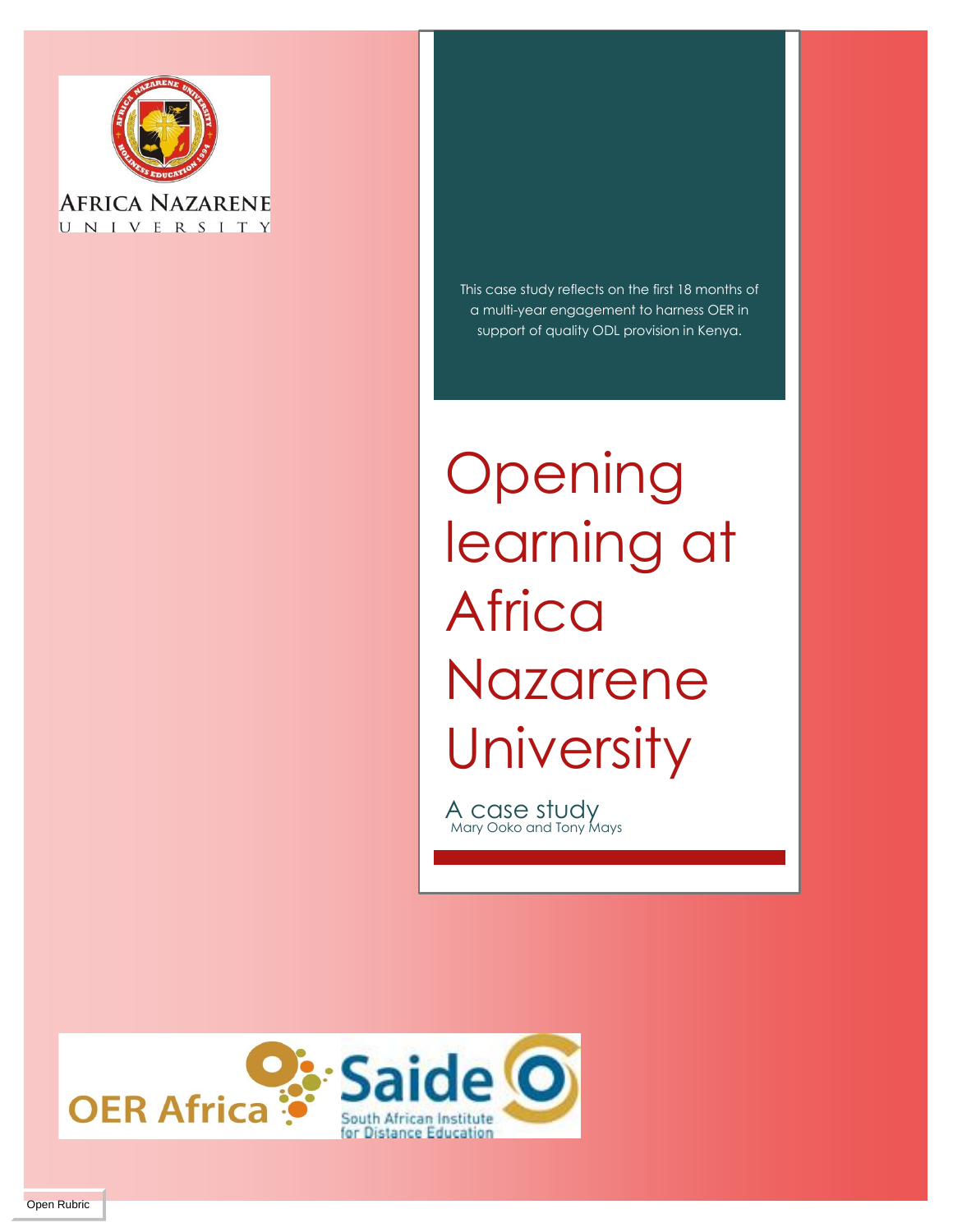Copyright ©2015

Institute of Open Distance Learning (IODL)

Africa Nazarene University

P.O. Box 53067 – 00200

Ongata Rongai off Masaai Lodge Road

Nairobi, Kenya



**This work is licensed under a Creative Commons Attribution Unported Licence: <http://creativecommons.org/licenses/by/4.0/>**

**Citation:**

**Ooko, M. & Mays, T. 2015. Opening learning at the Africa Nazarene University: A case study. Nairobi: Africa Nazarene University.**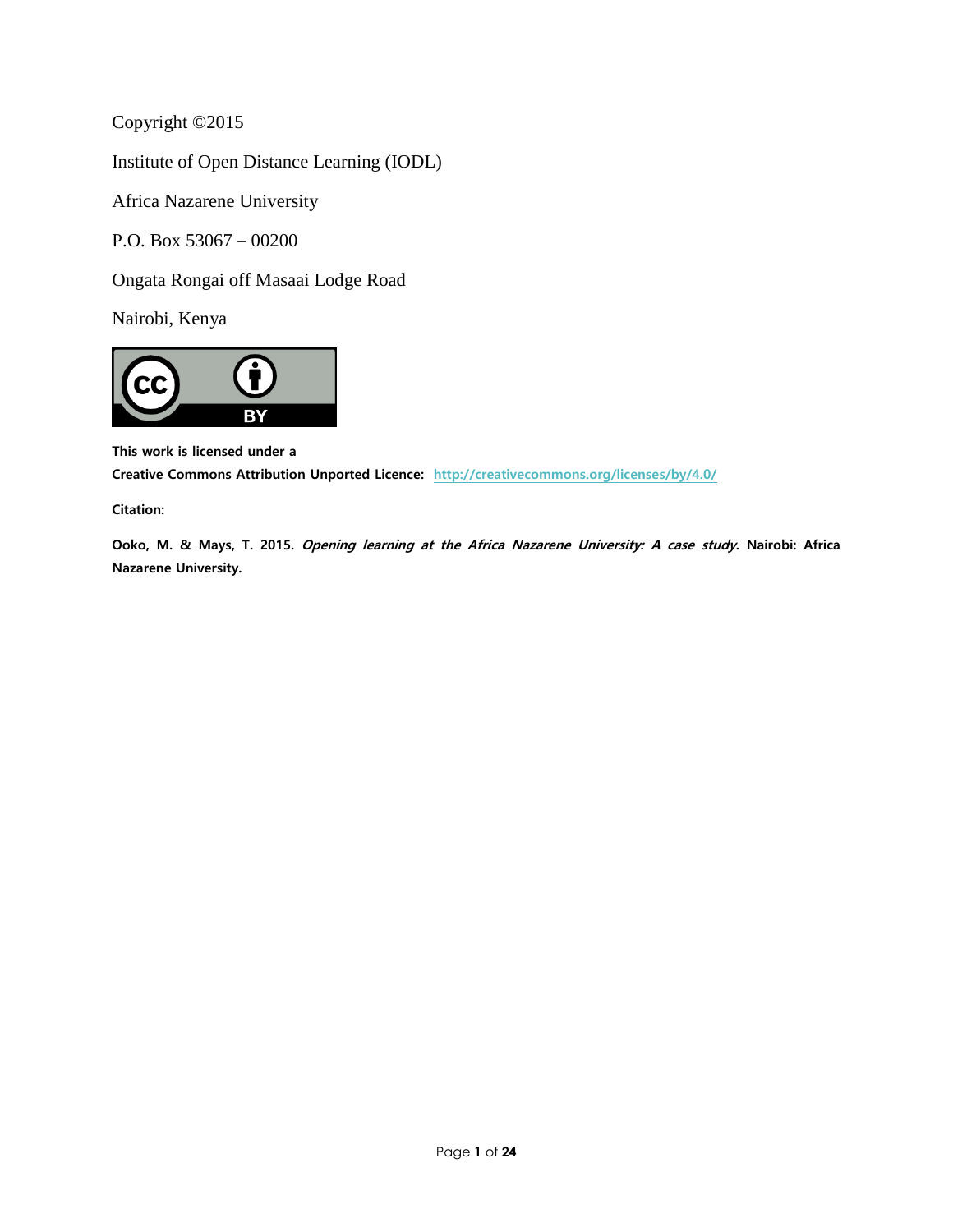# Contents

| 1.  |  |                                                                                       |  |
|-----|--|---------------------------------------------------------------------------------------|--|
| 1.1 |  |                                                                                       |  |
| 1.2 |  |                                                                                       |  |
| 1.3 |  |                                                                                       |  |
| 2.  |  |                                                                                       |  |
| 2.1 |  |                                                                                       |  |
| 2.2 |  | Curriculum and materials development for effective ODeL provision integrating OER  10 |  |
|     |  |                                                                                       |  |
|     |  |                                                                                       |  |
|     |  |                                                                                       |  |
|     |  |                                                                                       |  |
|     |  |                                                                                       |  |
| 2.3 |  |                                                                                       |  |
| 2.4 |  |                                                                                       |  |
| 3.  |  |                                                                                       |  |
| 4.  |  |                                                                                       |  |
| 5.  |  |                                                                                       |  |
| 6.  |  |                                                                                       |  |
| 6.1 |  |                                                                                       |  |
| 6.2 |  |                                                                                       |  |
|     |  |                                                                                       |  |
| 7.  |  |                                                                                       |  |
|     |  |                                                                                       |  |
|     |  |                                                                                       |  |
|     |  |                                                                                       |  |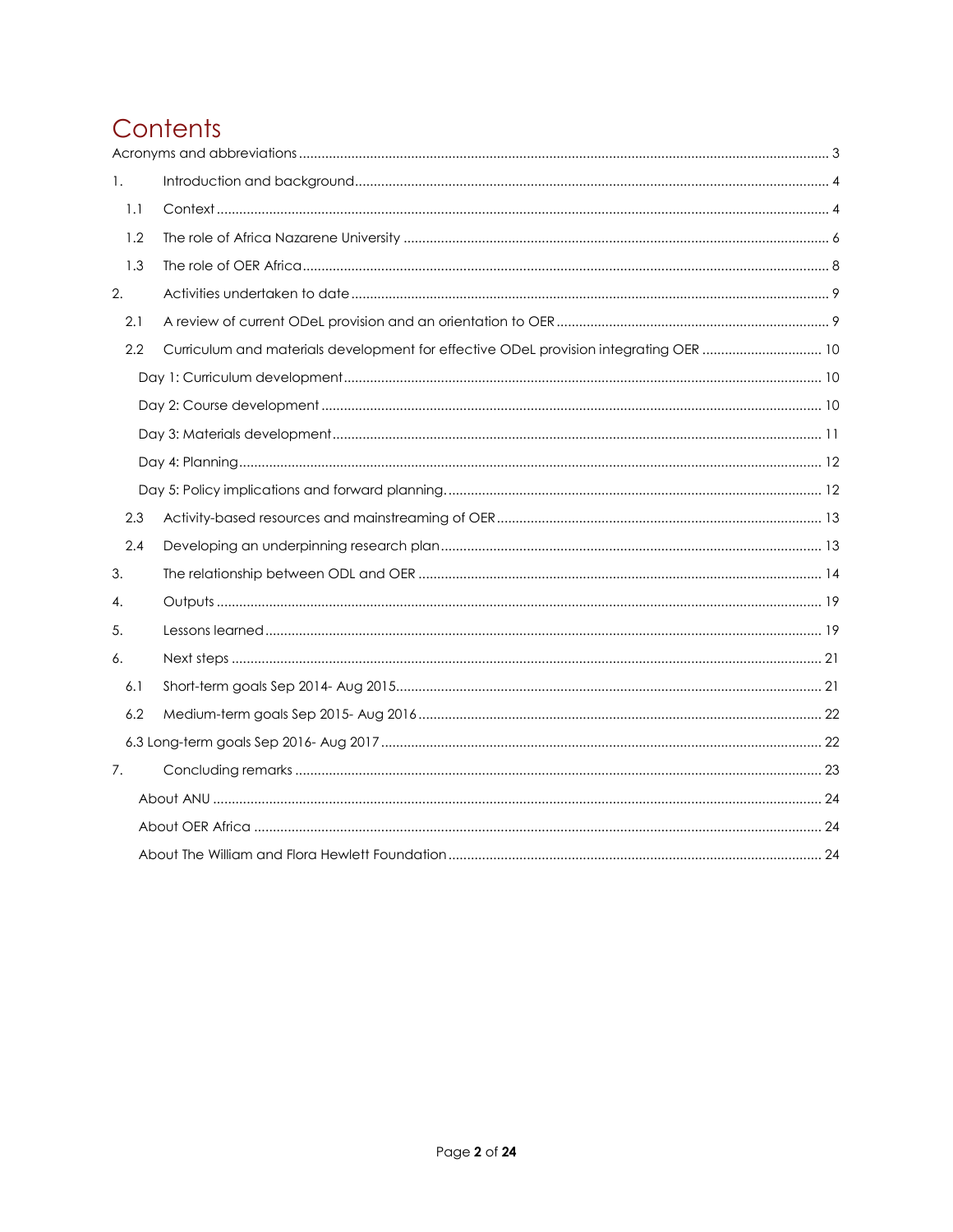# <span id="page-3-0"></span>Acronyms and abbreviations

| ANU            | Africa Nazarene University                                                       |
|----------------|----------------------------------------------------------------------------------|
| COL            | Commonwealth of Learning                                                         |
| <b>CPD</b>     | Continuous Professional Development                                              |
| <b>CUE</b>     | Commission for University Education                                              |
| DE             | <b>Distance Education</b>                                                        |
| HoD            | <b>Head of Department</b>                                                        |
| <b>ICT</b>     | Information and Communications Technology                                        |
| <b>IODL</b>    | Institute of Open and Distance Learning                                          |
| LMS            | Learning Management System                                                       |
| M and D        | Masters and Doctoral (studies)                                                   |
| MoU            | Memorandum of Understanding                                                      |
| <b>NADEOSA</b> | National Association for Distance Education and Open Learning in<br>South Africa |
| ODel           | Open Distance and eLearning                                                      |
| OER            | <b>Open Educational Resources</b>                                                |
| <b>PAR</b>     | Participatory Action Research                                                    |
| PGC/PGD        | Post-Graduate Certificate/Diploma                                                |
| QA             | <b>Quality Assurance</b>                                                         |
| <b>RPL</b>     | Recognition of Prior Learning                                                    |
| Saide          | South African Institute for Distance Education                                   |
| <b>SMS</b>     | Short Messaging System (short text messages for mobiles)                         |
| Unesco         | United Nations Educational, Scientific and Cultural Organisation                 |
| <b>WIL</b>     | Work Integrated Learning                                                         |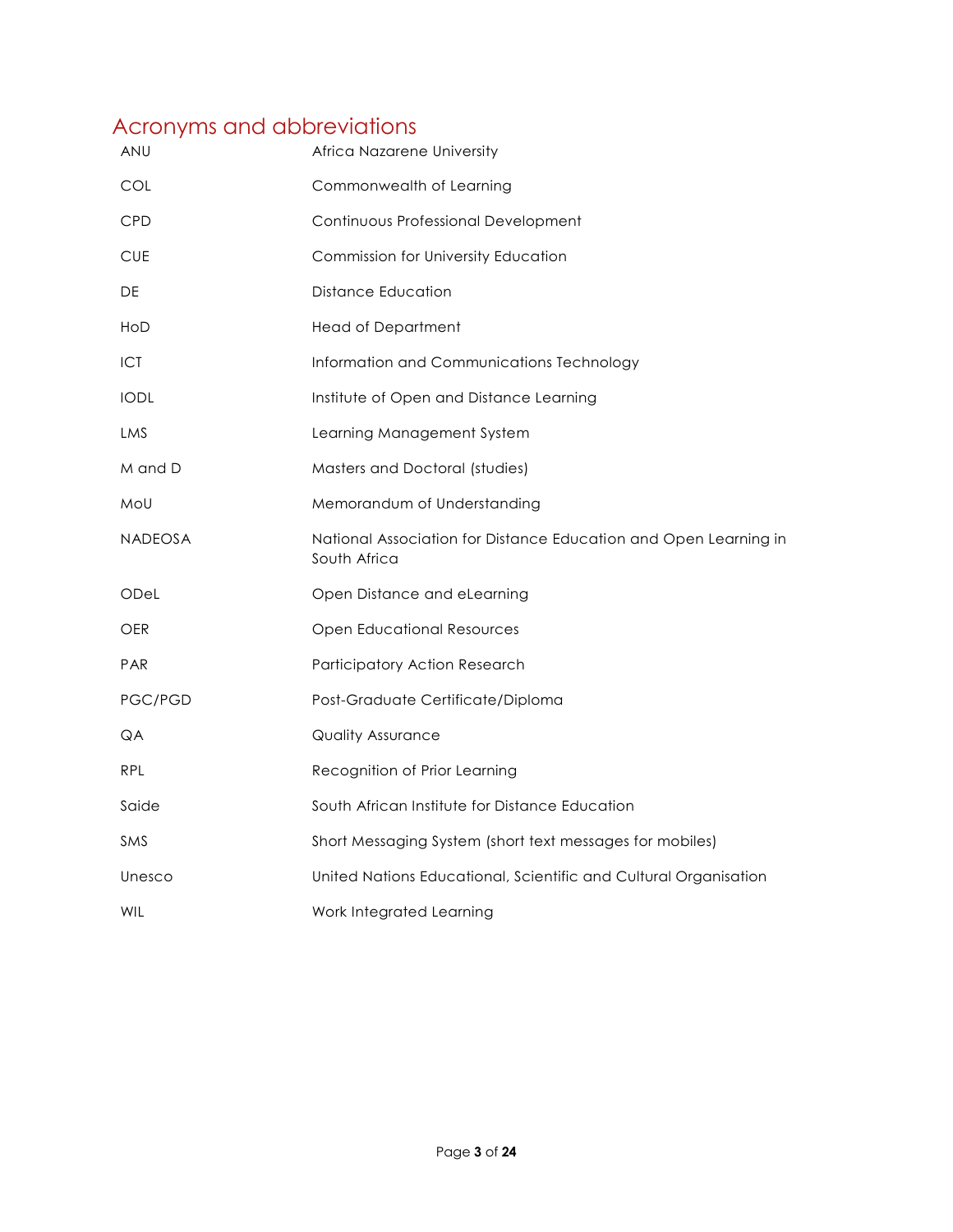# Opening learning at Africa Nazarene University: A case study

# <span id="page-4-0"></span>1. Introduction and background

This case study explores progress made, lessons learned and possibilities for the future in harnessing Open Educational Resources (OER) in support of the vision and mission of Africa Nazarene University to open learning opportunities in higher education. We begin by providing a context for the work that has been undertaken to date.

#### <span id="page-4-1"></span>1.1 Context

l

Nyaigotti-Chacha (2004) traces the advent of higher education provision in Kenya back to 1922:

Higher education in Kenya can be traced back to 1922 when the then Makerere College in Uganda was established as a small technical college which was then expanded to meet the needs of the three East African countries i.e. Kenya, Uganda and Tanganyika and Zanzibar, as well as Zambia and Malawi. In the 1940s and early 50s it is only this college that was providing university education in East Africa. This lasted until 1956 when the Royal Technical College was established in Nairobi. In 1963, the Royal Technical College became the University College, Nairobi, following the establishment of the University of East Africa with three constituent colleges in Nairobi, Dar es Salaam and Kampala (Makerere). The University of East Africa offered programmes and degrees of the University of London till 1966. In 1970, the University of East Africa was dissolved to create three autonomous universities of Nairobi, Dar es Salaam and Makerere. The University of Nairobi was thus established as the first university in Kenya.<sup>1</sup>

Through a process of establishing additional public universities, supporting double intakes and allowing the establishment of middle level colleges and new private universities, the scale of higher education provision in Kenya began to grow rapidly. By 2003, Ngombe was able to report as follows:

Kenya has 6 public and 13 private universities with an enrollment of about 50,000 students. Roughly 80% are enrolled in public universities, while 20% of the total university student population attends private universities. More than 60,000 students enroll in middle-level colleges. The middle-level colleges cater to a variety of post-secondary career courses leading to certificate, diploma,

<sup>1</sup>Nyaigotti-Chacha, C. 2004. Reforming Higher education In Kenya: Challenges, lessons and opportunities. [http://www.international.ac.uk/media/4000/reforming\\_he.pdf](http://www.international.ac.uk/media/4000/reforming_he.pdf)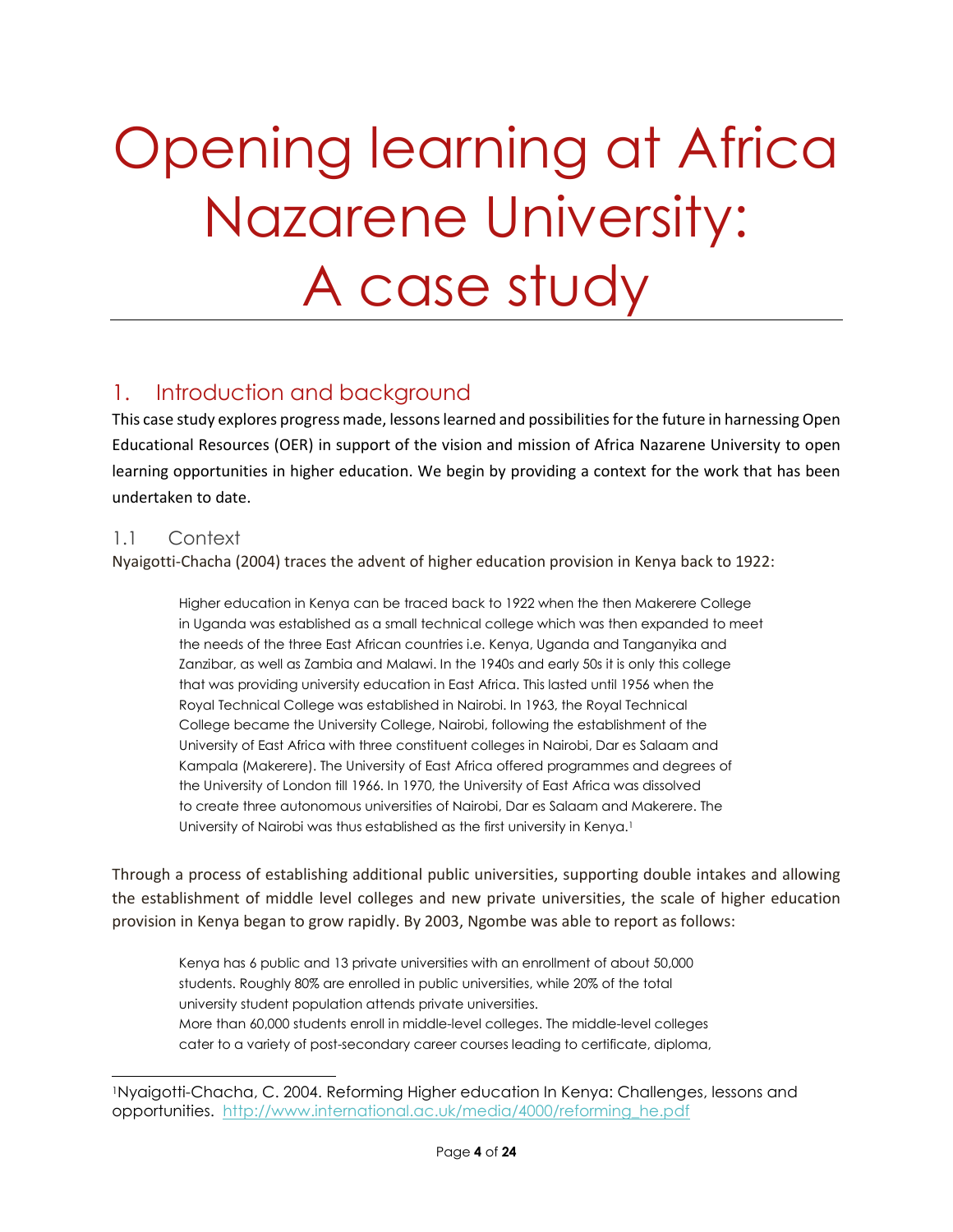and higher diploma awards. By 1990, Kenya had about 160 middle-level colleges; by 2000 it is estimated that the country had more than 250 of them.<sup>2</sup>

Ten years later, it was reported that the year 2013 marked a time of significant change for the higher education system in Kenya. Most notably, the Universities Act 2012 was signed into law in January, with the aim of streamlining and improving the management of university affairs. The country's higher education regulator – the Commission for University Education (CUE) – subsequently published regulations and standards to operationalise the new Act. The final Universities Regulations, 2014 were gazetted on 12th June 2014 and are currently in force (CUE 2014)<sup>3</sup>.

Against this backdrop of legislative change, the Kenyan higher education system is expected to keep expanding at a rapid pace, thanks to a number of converging factors, including:

- **EXECUTE:** increased capacity in public institutions;
- **a** a growing private sector;
- **namore government investment in research; and**
- diversified student loan programmes (for further information see the full article on ICEF Monitor).4

These measures have been taken to try and increase participation in higher education by 10 000 students a year to improve on the low 3% participation rate among 18 to 24 year-olds prevailing towards the end of the first decade of the 21<sup>st</sup> century.<sup>5</sup>

However, with many countries recognizing that to participate effectively in a global knowledge economy participation rates need to rise significantly (South Africa's new target is 25%<sup>6</sup>; Singapore's is 40%<sup>7</sup>), it is not surprising that Kenya, like many other countries, has begun to explore the possibilities of open and distance learning, as attested by the following recent Government Gazette notification:

#### **GAZETTE NOTICE NO. 398<sup>8</sup>**

l

#### **THE MINISTRY EDUCATION, SCIENCE AND TECHNOLOGY ESTABLISHMENT OF THE TASKFORCE ON OPEN UNIVERSITY**

IT IS notified for the information of the general public that the Cabinet Secretary for Education, Science and Technology has, for the purpose of improving access to university education, established a Task Force on the establishment of a National Open University to offer university programmes through distance and e-learning mode …

… The Terms of Reference of the Task Force are to-

<sup>2</sup> Ngombe, C. c,2003. Country Higher Education Profile – Kenya.

<http://nairobi.usembassy.gov/uploads/NA/x2/NAx2ArBKwKyVQAiTgIu18A/wwwfeduprk.pdf>

<sup>3</sup> Commission for University Education (CUE). 2014. *Universities authorised to operate in Kenya*. Nairobi: CUE,

<sup>4</sup> <http://monitor.icef.com/2013/12/converging-factors-fuel-growth-in-kenyas-higher-education-system/>

<sup>5</sup> [http://gse.buffalo.edu/org/inthigheredfinance/files/Country\\_Profiles/Africa/Kenya.pdf](http://gse.buffalo.edu/org/inthigheredfinance/files/Country_Profiles/Africa/Kenya.pdf)

<sup>6</sup> Department of Higher Education and Training (DHET). 2013. *White Paper for Post-School Education and Training: Building an expanded, effective and integrated post-school system*. Pretoria: DHET.

<sup>7</sup> <http://www.universityworldnews.com/article.php?story=20120828165518283>

<sup>8</sup> <http://kenyalaw.org/kl/index.php?id=4197>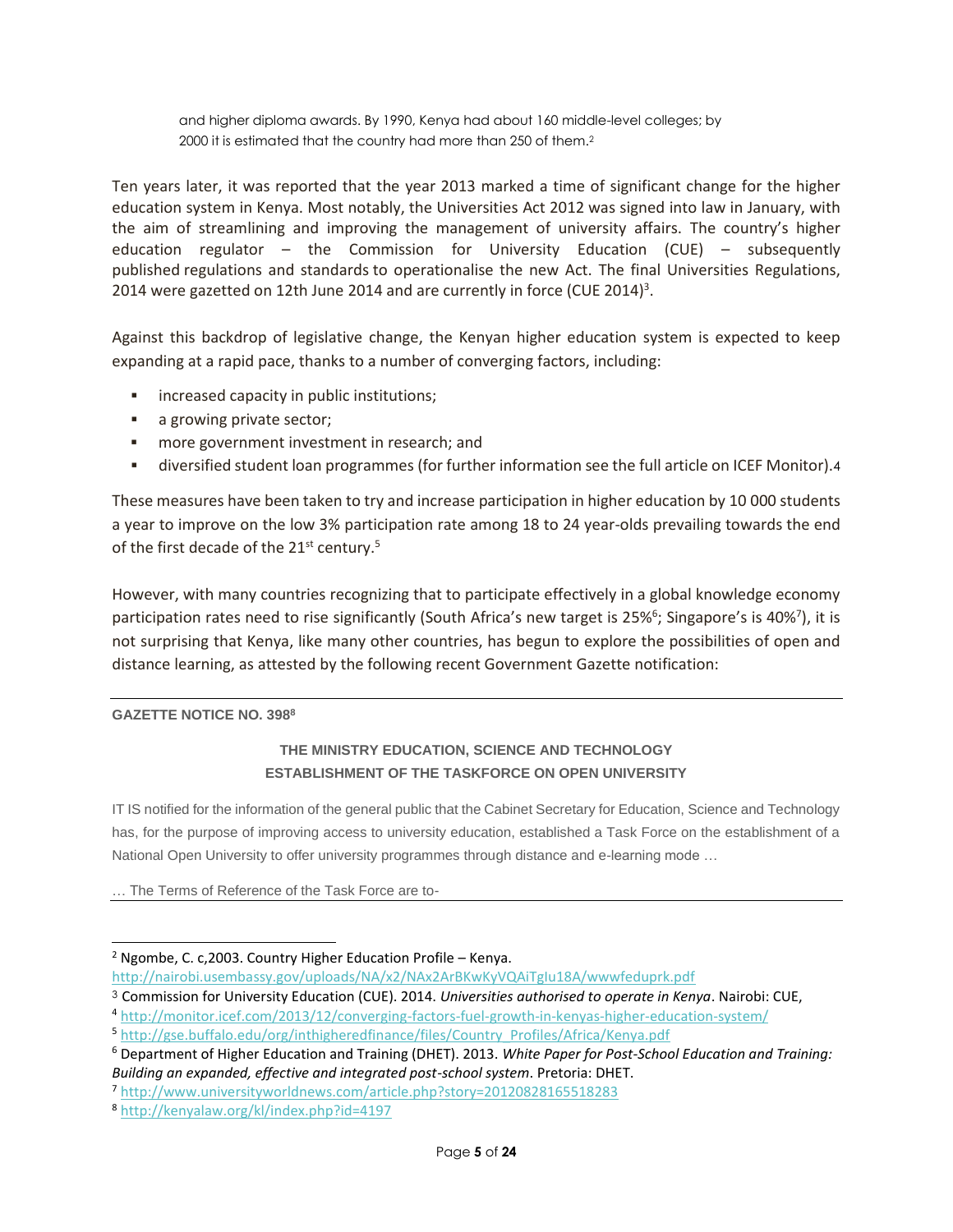(a) To review and harmonize expectations and objectives of the Open University as outlined in various documents including the Sessional Paper No. 1 of 2005 on Education, Training and Research (2005), Report of the Public Universities Inspection Board (2007), the National Strategy for University Education (2008) and the Road Map for Open University (Rumble Report 2008). It will also include the Task Force on the Realignment of the Education Sector to the Constitution of Kenya 2010 (2012), the Task Force on Alignment of Higher Education, Science and Technology sector to the Constitution 2010 (2012), the Sessional Paper No. 14 of 2012 on reforming education and training sector in Kenya and the Universities Act, 2012.

(b) To review based on the Blue Print Report (2011) for the Open University and the recommendations from CUE existing academic curricula in areas given priority that included pure and applied sciences, business studies, education, humanities and social sciences in both public and private universities with a view to recommend and to develop initial academic programmes for the Open University of Kenya (OUK)

(c) To review present and emerging delivery modes for ODL, related support technologies and propose ways to integrate those modes (a model) to support delivery of the initial academic programmes for the Open University of Kenya. It will include connectivity, communication portal and website, learning management system (LMS), course management system (CMS) and other learner support systems.

(d) To review ways to facilitate collaboration and exchange programmes between the envisaged Open University of Kenya and key ODL institutions including local universities and external best practice institutions such as the African Virtual University (AVU), Open University of Tanzania (OUT), UNISA in South Africa, National Open University of Nigeria (NOUN), Open University of Namibia, Open University of Malaysia (OUM), IGNOU in India and the UK-OU in Britain among others.

(e) To review best practices on operational structures in ODL and propose operational structure for the Open University of Kenya, initial staffing and capacity building.

(f) Any other task related to the foregoing.

Dated the 9th January, 2014.

JACOB T. KAIMENYI,

Cabinet Secretary for Education, Science and Technology.

There are already large-scale open universities in Nigeria, South Africa, Tanzania and Zimbabwe and recently the governments of Ghana and Mozambique also committed to establishing open universities. Open universities offer more flexible routes into and through higher education using distance and elearning methods to free students from the necessity to attend campus-based sessions for extended periods as with traditional contact provision.

#### <span id="page-6-0"></span>1.2 The role of Africa Nazarene University

Africa Nazarene University (ANU) is a Private Christian University and an Institution of the International Board of Education of the church of the Nazarene. ANU was established in 1994 and granted its University charter in 2002. ANU's main campus is situated 24 km from Nairobi, in Ongata Rongai. It has Regional Centers also in Nairobi, Meru, Kisii, Machakos and Eldoret. ANU offers flexible modes of study including campus-based, school-based, evening programs and distance learning.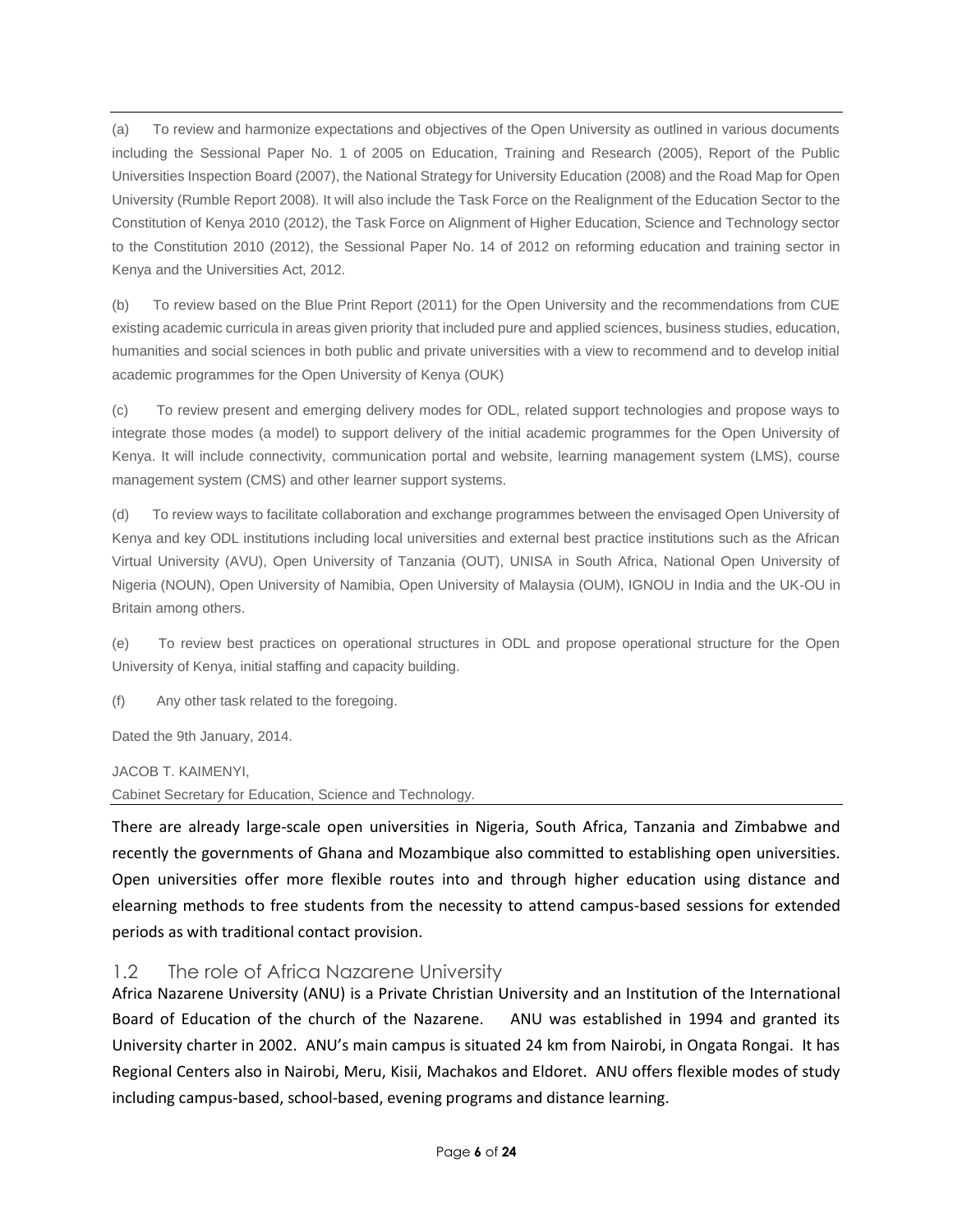#### The vision of ANU is to be:

A light to the people of Africa through higher education grounded in the Wesleyan – Holiness Tradition; the University of choice for Christians desiring academic excellence; a community which will produce individuals of character and integrity of heart, and a place where lives will be transformed for service and leadership to make a difference in Africa and the world.

#### The mission of ANU is to:

Provide a holistic education that develops individuals academically, spiritually, culturally, and physically, and to equip them with excellent skills, competencies and Christian values, which will enable them to go into the world well prepared to meet the challenges of their time.

The Institute of Open and Distance Learning (IODL) at ANU was established to assist mature and selfmotivated learners, often those already in the workplace, to further their studies without the constraints of attending campus-based lectures on a full-time basis.

The ANU IODL has adopted the use of CAMS (an academic management system) and Moodle (a learning management system configured for ANU as "ENAZ") to enable distance learners to register and contact lecturers for tutorials, discussions and completion of continuous assessment processes online. Distance learners are able to enrol at the beginning of any month of the year and pay their tuition fees on a monthly basis. However, they become active learners in the trimester following their registration.

The following courses are offered through distance learning mode:

- Bachelor of Commerce
- Bachelor of Business and Information Technology
- Bachelor of Computer Science
- Bachelor of Mass Communication
- Bachelor of Christian Ministries
- **•** Bachelor of Education
- **•** Bachelor of Counselling Psychology
- Bachelor of Dryland Natural Resources Management
- Bachelor of Theology
- Bachelor of Peace and Conflict Resolution Studies
- MBA
- Master of Arts in Religion.

Courses are generally offered through a blend of strategies including use of:

- Self-instructional material
- Email/Online ENAZ/CAMS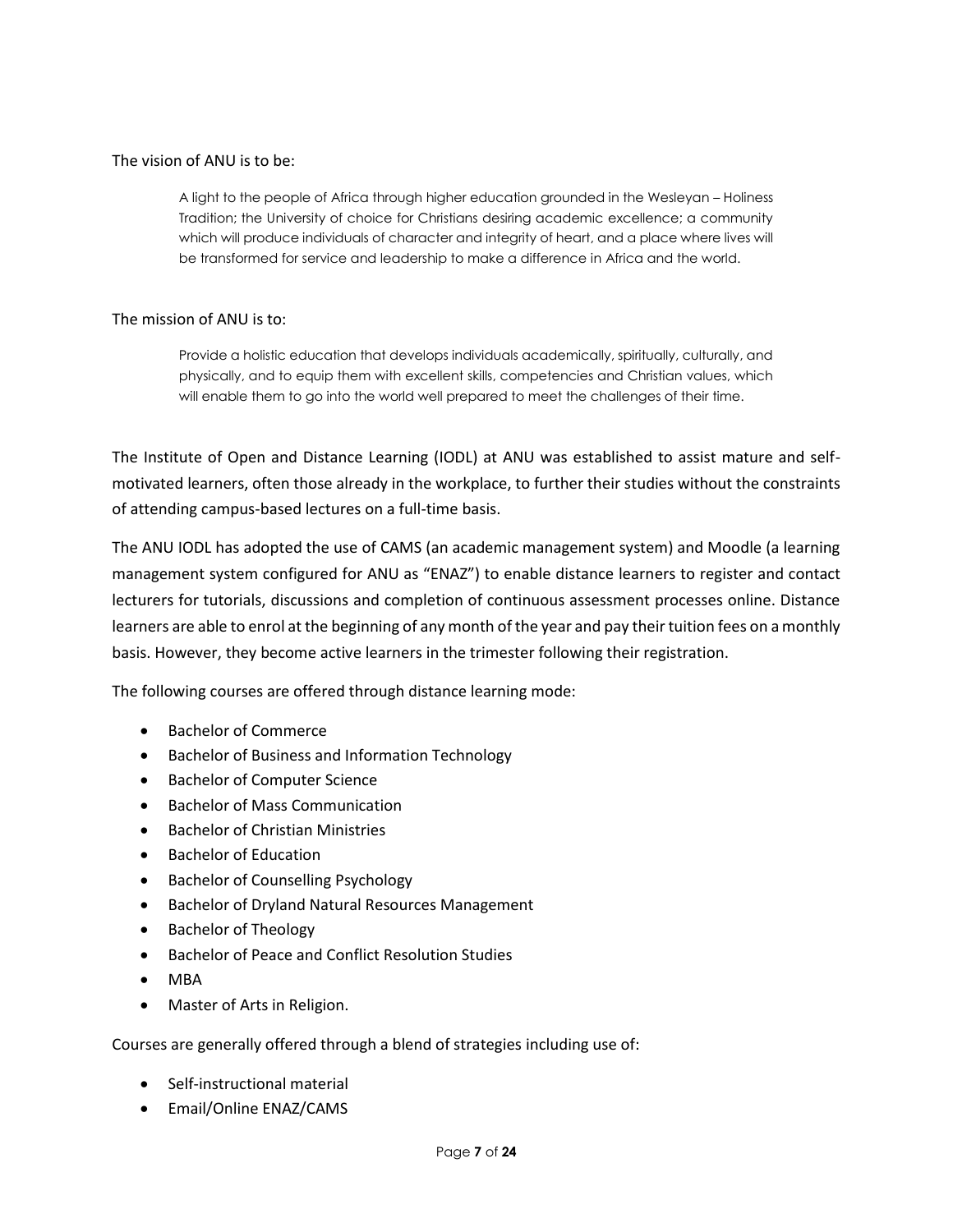- Face-to-face sessions at centres
- Cell phone
- CD Rom.

The student population has grown from 63 in 1994 to over a 1000 in 2008 to close to 5,000 in 2014. More than half of the current enrolled students are pursuing non-traditional learning pathways through evening classes, school-based learning and distance learning. There are currently about 700-800 registered distance learning students (although there are also about 2000 school-based teacher education students who might also reasonably be classified as distance learners). ANU has planned a 20% annual growth rate over the 5-year period 2012 to 2017 and increasingly to make use of resource-based eLearning to offer a range of modes of provision.

The National Open University taskforce indicated in Section 1.1 above has already visited ANU and has indicated interest in further follow-up discussions. In addition, ANU has openly shared its lessons of experience regarding open and distance learning with other institutions, including Daystar University, which have expressed interest also in utilizing distance education and open educational resources.

ANU and OER Africa have signed a memorandum of understanding (MoU) that commits the two organisations to working together to support ongoing design, development, and implementation of ODeL programmes at ANU; integration as appropriate of OER into both ODeL and face-to-face programmes at ANU; showcasing of emerging best practices at ANU to be shared with the broader higher education community within and beyond Africa; lobbying the broader higher education community within and beyond Africa regarding the merits of collaboratively creating and sharing intellectual capital in higher education as a mechanism to improve quality and enhance long-term cost-effectiveness; mobilizing release of OER in areas of prioritized strategic importance for African (and global) higher education; and, where appropriate, jointly preparing new project and funding proposals.

#### <span id="page-8-0"></span>1.3 The role of OER Africa

Since inception in 2008, *OER Africa* has sought to respond to the challenges faced by educators in Africa's higher education institutions (HEIs) by working with them collaboratively to develop and implement OER processes to redress specific teaching and learning insufficiencies. These processes have been tailor-made to fit the realities of the contexts within which they are to be applied, including inadequate bandwidth, a shortage of skills to develop and adapt relevant and appropriate teaching and learning materials, insufficient funding and over-stretched human resources. Strategies implemented to this end have included OER sensitization and advocacy, proof of OER concept pilot projects, policy work, materials development and adaptation, course design and action research. A good example of OER Africa's work in support of discipline-specific networks has been in the area of Health OER (see [http://www.oerafrica.org/healthoer\)](http://www.oerafrica.org/healthoer/), where practitioners have been very responsive to the possibilities provided by OER for the deployment of socially appropriate, contextually relevant, cost-effective teaching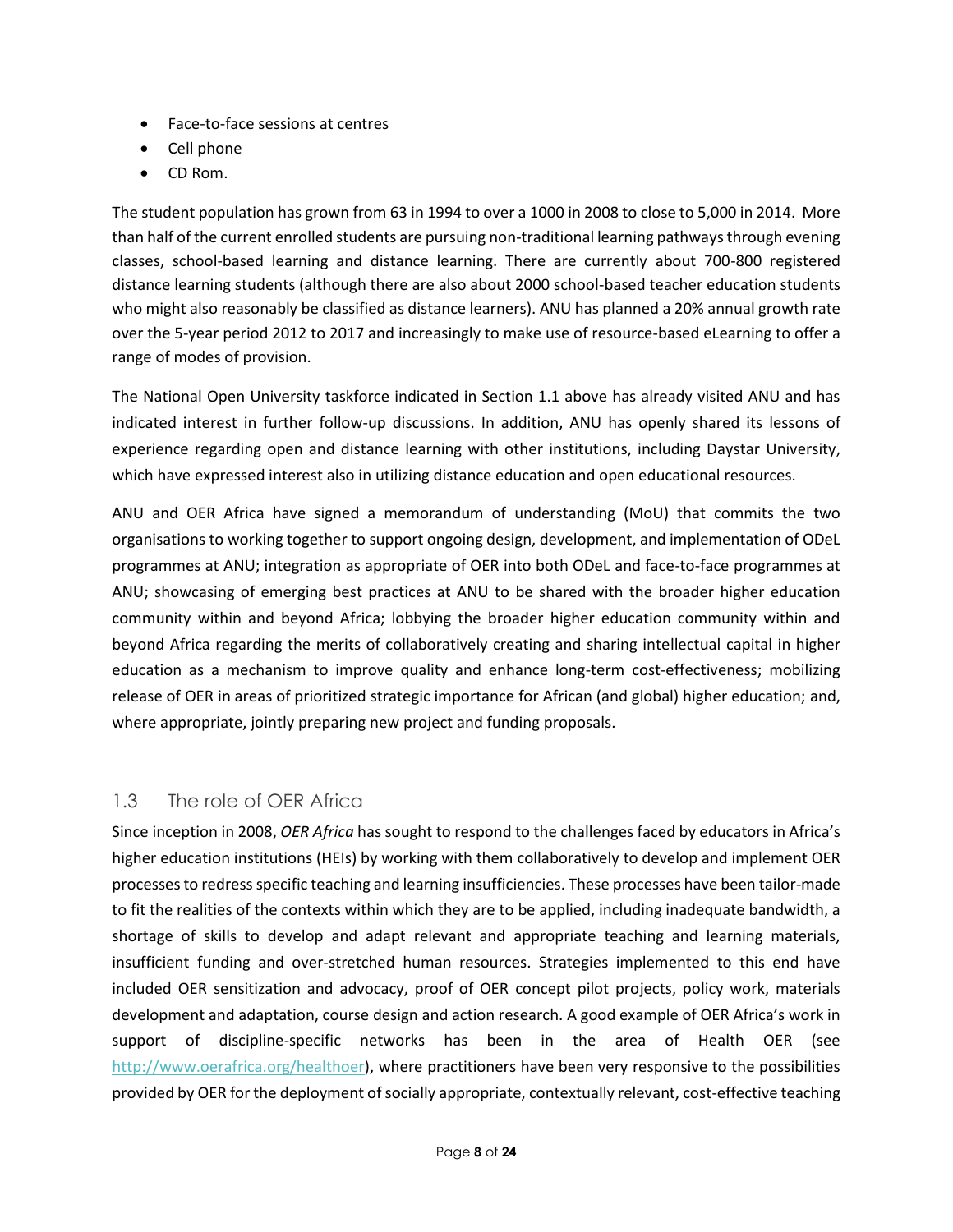and learning materials. Health OER partner institutions now routinely share particular resources across a variety of repositories and websites, including www.oerafrica.org. *OER Africa* has also made demonstrable progress in raising the profile of Africa's intellectual capital through its global advocacy strategy; this includes the recently re-launched *OER Africa* website at [www.oerafrica.org](http://www.oerafrica.org/) and a comprehensive range of publications complemented by inclusion of some OER Africa work in publications by international organizations with which the initiative has affiliated, such as the Commonwealth of Learning (COL) and UNESCO.

Initially, *OER Africa* adopted an expansive partnership strategy with a strong advocacy agenda. However, *OER Africa* now wishes to consolidate the gains made by deepening the knowledge base required to take OER in African universities to the next level – that is, the mainstreaming of engagement with OER to improve pedagogical practice. In November 2013, a small additional grant awarded by the Hewlett Foundation enabled *OER Africa* to host an Advisory Meeting of selected stakeholders, which sought to explore the most effective path for the future role of *OER Africa* in foregrounding OER to support the transformation of Africa's higher education institutions and in disseminating this new knowledge. Upon deliberation of the meeting's conclusions, *OER Africa* determined that its best course of action, over the next few years, would be:

to support a small selection of HEIs which are committed to transforming teaching and learning practices, in the context of the information society, through Action Research and Critical Practice, to **build evidence** that OER practices which can both lead to and support transformation, and can be successfully mainstreamed and institutionalized.

Accordingly, OER Africa plans to work intensively with four African HEIs over the next 3 years, with one of these being ANU.

# <span id="page-9-0"></span>2. Activities undertaken to date

Three in-country workshops have been facilitated with some online follow-up support as follows:

- August 2013: A review of current ODeL provision and an orientation to OER
- March 2014: Curriculum and materials development for effective ODeL provision integrating OER
- September 2014: Activity- and resourced-based materials development and mainstreaming of OER
- March 2015: Development of an underpinning research agenda and review of policies, QA systems, intellectual property rights and reflective praxis.

#### <span id="page-9-1"></span>2.1 A review of current ODeL provision and an orientation to OER There were three stages to the first engagement between ANU and OER Africa.

First, a draft review template, based on the *Quality Criteria and Guidelines* of the National Association for Distance Education and Open Learning in South Africa (see [www.nadeosa.org.za\)](http://www.nadeosa.org.za/) was emailed for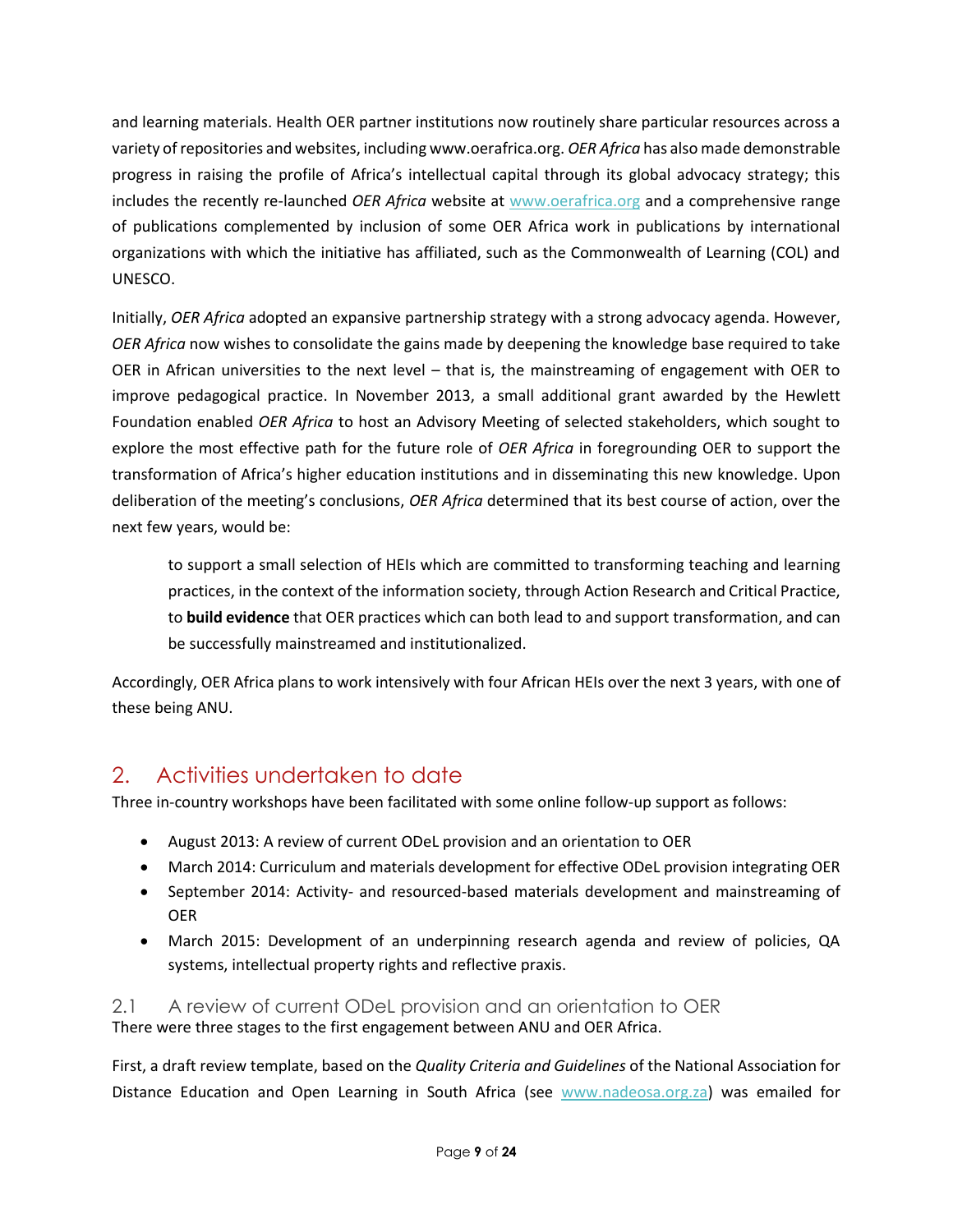comment and, if necessary, adaptation prior to use for an internal self-assessment of readiness for expansion of ODeL provision.

Following the self-evaluation, the OER Africa representative visited ANU to interrogate and verify the selfreview through a process of triangulating data from observation, review of physical documents and focus group interviews with key stakeholders. This was followed by an 'Orientation to OER' workshop covering the following questions: What are OER? Where can we find OER? How can we evaluate OER? How can we adapt OER? How can we publish OER? What are the OER policy issues?

Following the engagement, a draft report was prepared with recommendations about next steps. The draft was tabled in-country and then finalised thereafter.

#### <span id="page-10-0"></span>2.2 Curriculum and materials development for effective ODeL provision integrating OER

During the course of December 2013 to February 2014, discussions were held via email about the design and logistics for a follow-up workshop that would cover the following issues: curriculum design, course design, materials development; and OER for expanded ODeL provision.

The resultant workshop progressed according to plan with each workshop session focusing on a different aspect of ODeL provision and OER integration:

- Day 1: Curriculum development
- Day 2: Course development
- Day 3: Materials development
- Day 4: Planning
- Day 5: Policy implications and forward planning.

#### <span id="page-10-1"></span>Day 1: Curriculum development

The key message of the session was that ODeL curriculum design requires a holistic and integrated approach that considers the complex interaction of internal and external stakeholder expectations, student needs and expectations, identification and development of appropriate content and learning resources, learning and learner support, an appropriate assessment strategy and appropriate supporting human, physical and Information and Communications Technology (ICT ) infrastructure.

The key output for the session was a programme overview geared towards helping potential students make informed choices about whether a particular programme would meet their needs and what successful participation would require of them.

#### <span id="page-10-2"></span>Day 2: Course development

The key message of the session was that the design of individual courses needs to be aligned to the design of the curriculum as a whole and needs to follow similar iterative and collaborative processes. All ODeL resources, whether print-based or in digital format, should take issues such as the following into consideration in design and formative evaluation processes: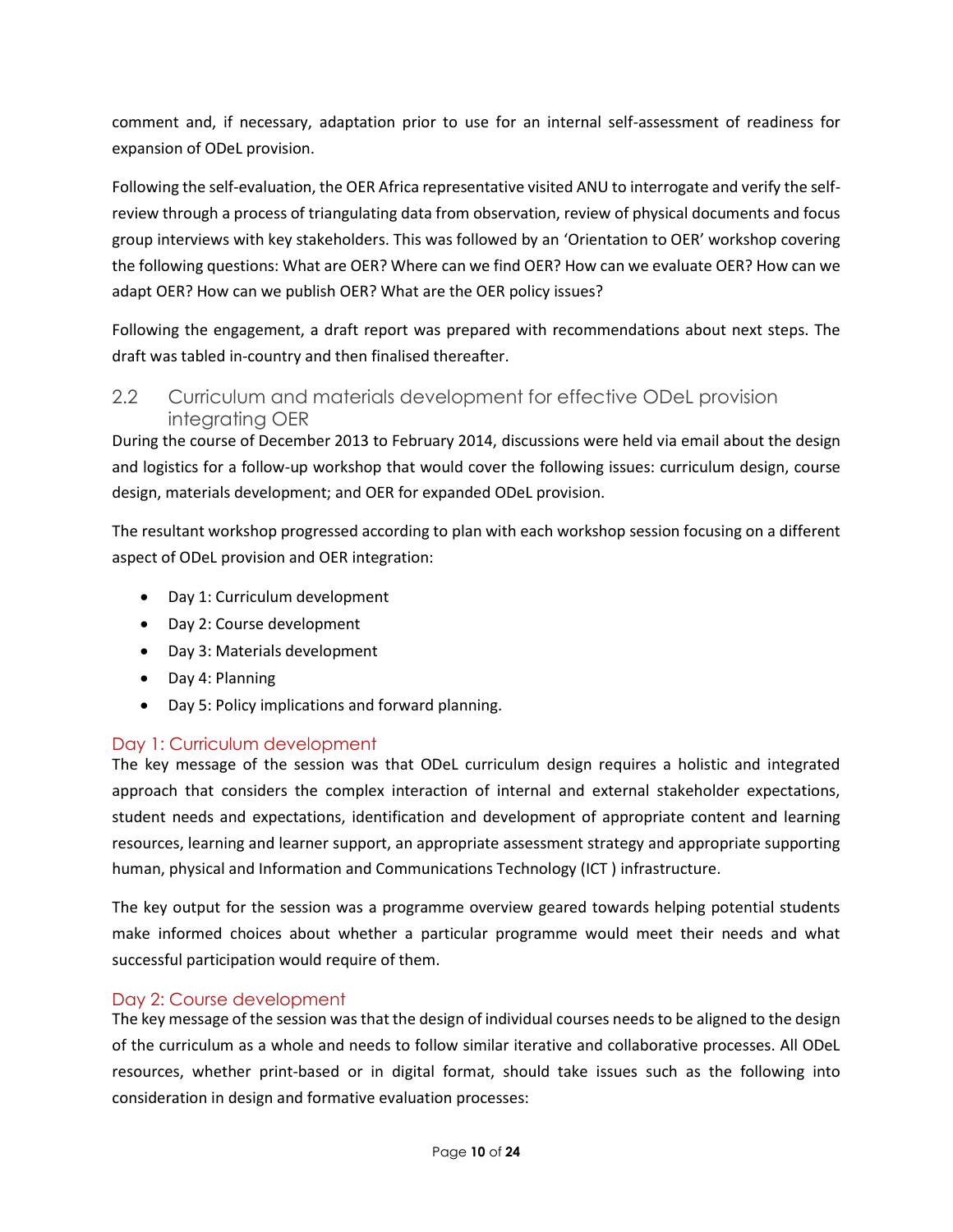- 1. Introduction and orientation
- 2. Selection and coherence of content
- 3. View of knowledge
- 4. Presentation of content and interactivity
- 5. Activities, feedback and assessment
- 6. Language
- 7. Layout and accessibility.

However, how these guidelines are interpreted in practice will depend on the level, context and purpose of the different courses. Particular attention needs to be given to ensuring there is coherence, sequencing and progression from in-course self-assessment activities, formative assignment activities and summative activities that provide evidence appropriate to the stated exit level outcomes/objectives; and also that formative feedback (and feed forward) comments should be provided at each key stage in the learning journey.

It was further noted that first-year course units need to play multiple roles. In addition to providing an orientation to underpinning foundational disciplinary knowledge, first year course units need also to help students develop academic literacy and independent study skills and also to provide a scaffolded engagement with the features of the chosen learning platform (in ANU's case this will be Moodle in the short term although Canvas may be considered in the medium term).

The key output for Session 2 was to be the selection of a particular course unit as the focus of development after the workshop and the mapping of design decisions for that course unit to the template supplied. However, this mapping exercise needed to be completed as "homework" as there was insufficient time to complete it during the workshop session itself.

#### <span id="page-11-0"></span>Day 3: Materials development

The key focus of the session's discussions was the design of appropriate activities and feedback to encourage students' active engagement with the learning process. Participants had the opportunity to engage with examples of the kinds of activities for different learning purposes as outlined in Table 1 and sourced from Saide's online design course design toolkit [\(http://www.saide.org.za/design-guide/\)](http://www.saide.org.za/design-guide/).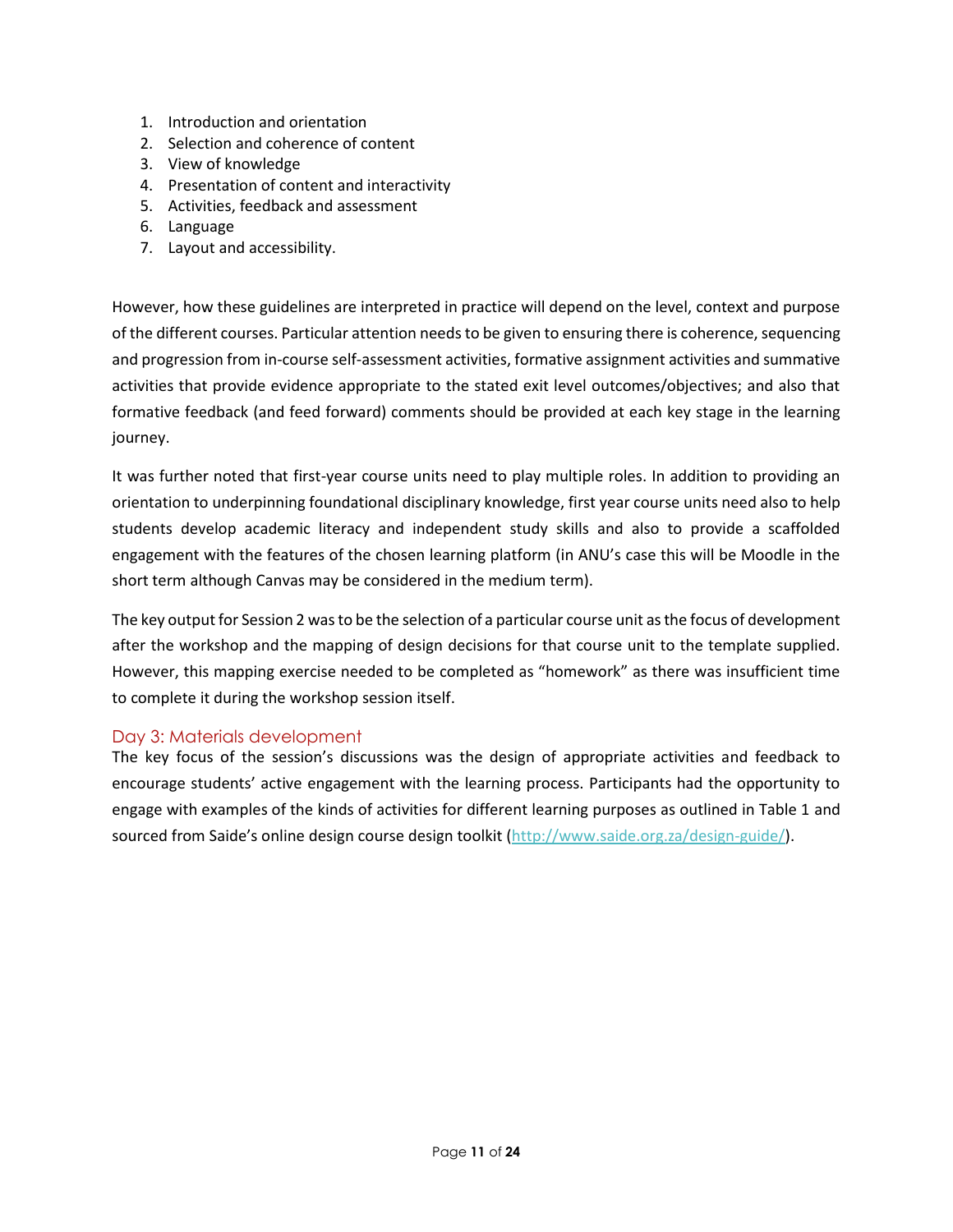| <b>Activities building comprehension</b>                                                                                                                               | <b>Activities building critical thinking</b> | <b>Activities building skill</b>                                                                                                                                                   |  |
|------------------------------------------------------------------------------------------------------------------------------------------------------------------------|----------------------------------------------|------------------------------------------------------------------------------------------------------------------------------------------------------------------------------------|--|
| Computer marked quizzes                                                                                                                                                | Online research                              | Simulations, role plays (online)                                                                                                                                                   |  |
| Short answers<br>$\bullet$<br>True/False or Yes/No<br>٠<br>Multiple choice<br>Video reflections<br>Webquests                                                           | Case studies<br>Problem based learning       | Demonstration and practice<br>Games                                                                                                                                                |  |
| Matching and sequencing                                                                                                                                                | Decision making trees                        | Projects                                                                                                                                                                           |  |
| Drag and drop                                                                                                                                                          |                                              |                                                                                                                                                                                    |  |
| Cloze<br>Label and identify diagrams<br>Scavenger hunts                                                                                                                | Webquests                                    | Peer to peer collaboration and<br>communication<br>Chat sessions<br>$\bullet$<br><b>Blogs</b><br>$\bullet$<br>Forum discussions<br>Emails<br>E-portfolios<br>Student presentations |  |
| Activities are interrelated and serve to build competence comprising knowledge, skill, values and attitudes that<br>enable students to perform at a specified standard |                                              |                                                                                                                                                                                    |  |

**Table 1: Activities to promote learning in ODeL courses**

#### <span id="page-12-0"></span>Day 4: Planning

Session 4 involved a recapping of key issues and initial forward planning from a Head of Department (HoD) and a lecturer perspective respectively.

#### <span id="page-12-1"></span>Day 5: Policy implications and forward planning.

Day 5 focused on the stakeholder relations and policy implication of the ODeL and OER issues discussed earlier in the workshop. A draft OER policy document was developed, discussed and was to be updated and taken through the necessary consultation and approval processes.

Day 5 also included a session on forward planning.

The workshop was followed by a supported materials development process, running from March 2014 to the end of June 2014, in which staff received feedback on draft ODeL materials at key stages of development. By the end of this process it was intended that some example course units should have been completed and published as OER.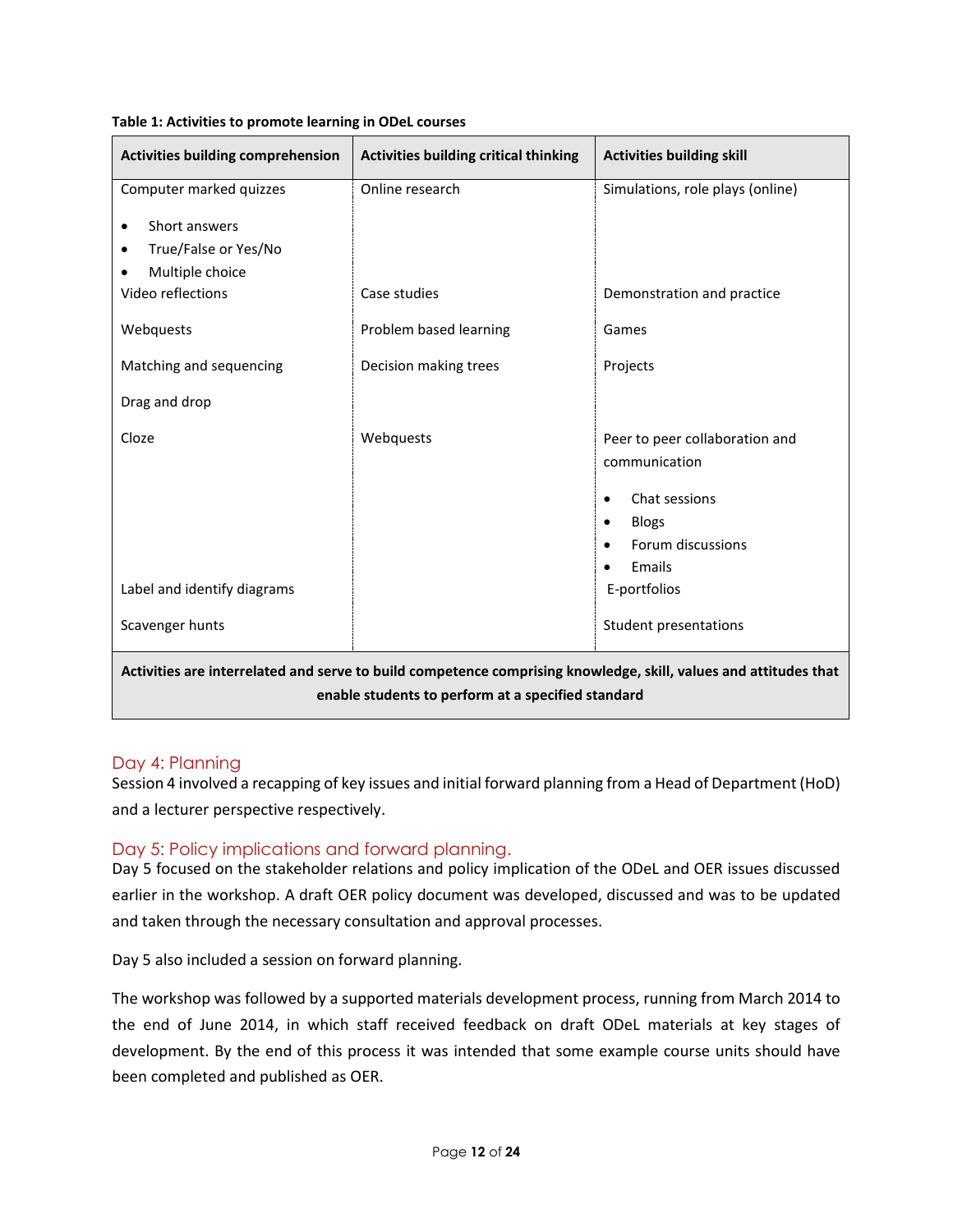### <span id="page-13-0"></span>2.3 Activity-based resources and mainstreaming of OER

The third workshop was aimed at consolidating the work completed to date and planning how to build on this foundation to mainstream use of OER at ANU using a participatory action research (PAR) approach. On the basis of this engagement a number of short-, medium and long-term goals were identified. However, it is in the nature of the PAR approach being pursued that these goals will constantly be reviewed during the course of the engagement.

Among other things, part of the reflection on the first day of this workshop included groups working on a reflective 'OER Maturity' index created for this purpose. Across the 19 participants in 4 groups that took part, it was felt that:

- There is not yet a critical mass of staff who know what OER are or how to use them. There need to be more orientation workshops, increasingly with examples originating from within ANU itself.
- There is a policy and procedure framework but it is not yet sufficiently aligned to OER and ODeL. The draft OER Policy is still in process. (ANU management adopted an ANU OER policy in January 2015.)
- There is a strong Quality Assurance (QA) presence but not yet aligned to QA of materials for ODeL generally or publication under an open licence in particular.
- Leadership is supportive but as noted in the previous comments, the message has not yet reached a critical mass of staff and the in-principle support therefore does not always materialise into substantive support as staff respond to other issues that seem more urgent or central.
- Investment is generally adequate but provision has not been sufficient for the costs of developing, updating, publishing and revising high quality ODeL learning resources.

#### <span id="page-13-1"></span>2.4 Developing an underpinning research plan

The fourth in-country engagement in March 2015 was in fact several different workshops in one.

The first two days focused on developing a research agenda to support and inform the overall action plan developed in the previous workshop. The following short-term research projects were agreed:

- An audit of ANU's regional centres with respect to their capacity to support ODeL learners, including facilitating access to OER;
- A comparative review of readiness to engage with OER among the different schools and departments within ANU;
- A comparative study of OER take-up at four Kenyan universities;
- An evaluation of the impact of OER into selected distance learning courses;
- A strategy for documenting and reflecting upon lessons of experience from the beginning of the learning journey that OER Africa and ANU are walking together.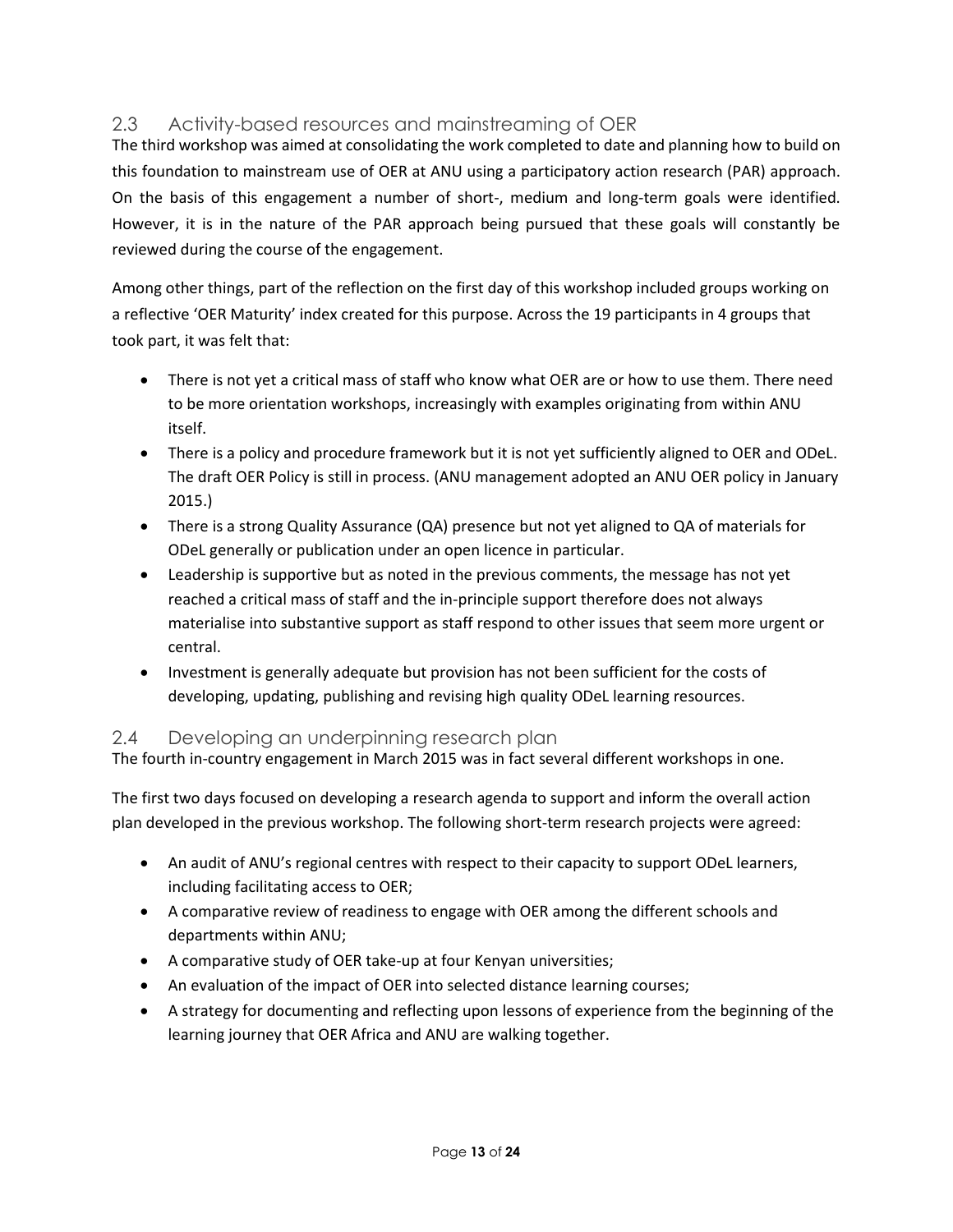The third day focused on quality assurance issues. It began with a presentation on the current quality assurance system and procedures within ANU and then explored the implications for expanded provision of ODeL as well as the implications for quality assurance of the OER policy adopted in January 2015. This discussion resulted in a the development of a revised QA process for the development and implementation of ODeL learning resources and their subsequent publication as OER as illustrated below:



On the fourth day, participants (including representatives from outside ANU) explored the copyright, IPR and more general policy implications. It as agreed that ANU would form a task team to revisit its IPR framework.

The final day provided an opportunity for those currently involved in materials development to report on their progress and to receive feedback from peers.

# <span id="page-14-0"></span>3. The relationship between ODL and OER

Since the provision of appropriately designed learning resources is a critical, but not the only, factor in effective distance learning provision, there is a natural synergy between distance provision and open educational resources. However, the scope of possibilities is much wider than just learning resources as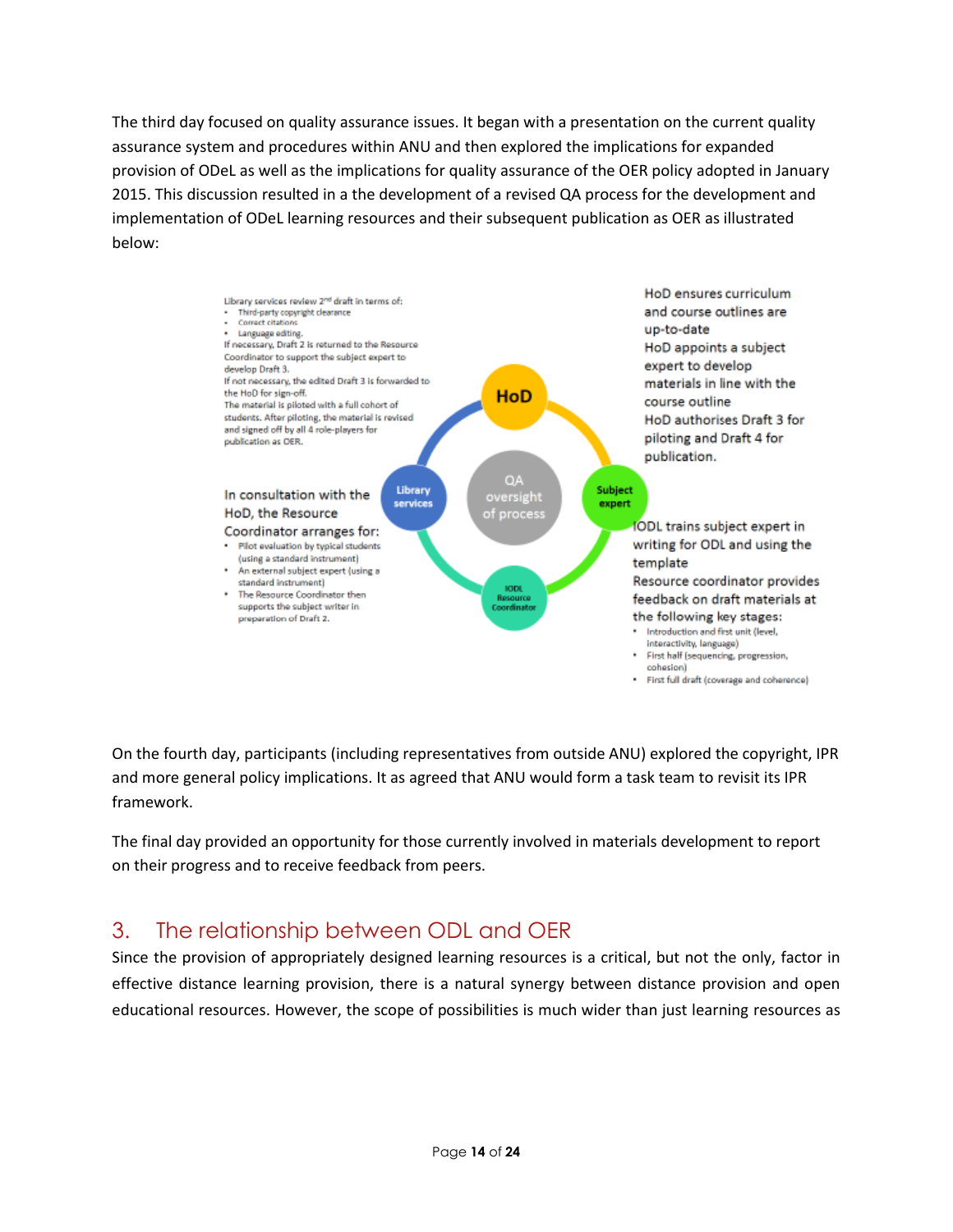illustrated below. The following framework has been adapted from Lentell<sup>9</sup> (2004: 249–259) and Welch & Reed<sup>10</sup> (eds) (c.2005) to provide some insight into the possible linkage between ODeL and OER.

The table was originally developed to provide feedback to higher education institutions on their existing policy framework.

| <b>Policy area</b>                                                                                                     | <b>Policy issues/objectives</b>                                                                                                                                                                                                                                                                                                                                                                                                                                                                                                                      | Relevance to collaboration and/or OER                                                                                                                                                                                                                                                                                                                                                                                                                                          |
|------------------------------------------------------------------------------------------------------------------------|------------------------------------------------------------------------------------------------------------------------------------------------------------------------------------------------------------------------------------------------------------------------------------------------------------------------------------------------------------------------------------------------------------------------------------------------------------------------------------------------------------------------------------------------------|--------------------------------------------------------------------------------------------------------------------------------------------------------------------------------------------------------------------------------------------------------------------------------------------------------------------------------------------------------------------------------------------------------------------------------------------------------------------------------|
| Identifying target<br>audience                                                                                         | Educational purpose of the programme<br>$\bullet$<br>Demography of student population<br>$\bullet$<br>(e.g. age range, gender, employment)<br>Motivation for learning (e.g. vocational,<br>$\bullet$<br>academic)<br>Existing knowledge and/or skills of<br>$\bullet$<br>target students (e.g. can study/ ICT/<br>language/ information literacy skills be<br>assumed?)<br>Curriculum needs (e.g. is it defined by<br>$\bullet$<br>an examination or a professional body,<br>academic knowledge, vocational skills?)<br>Market research<br>$\bullet$ | The sharing of research and<br>$\bullet$<br>templates could facilitate the process<br>of building and then using student<br>profiles at participating institutions.                                                                                                                                                                                                                                                                                                            |
| Type of DE system                                                                                                      | Campus-based, organization-based or<br>$\bullet$<br>individual-based?<br>Self-paced or programme-based?<br>$\bullet$<br>Open access?<br>$\bullet$<br>Single, dual-mode or partnership<br>service provider?                                                                                                                                                                                                                                                                                                                                           | $\bullet$<br>The sharing of research, guidelines,<br>process documents and quality<br>criteria can help an institution make<br>informed decisions about which<br>model(s) of DE will be most<br>appropriate to its needs.                                                                                                                                                                                                                                                      |
| Choosing the<br>appropriate<br>technology for<br>distribution and<br>materials and for<br>interaction with<br>students | Print, audio-visual, web-based or a mix?<br>$\bullet$<br>Access implications of choice?<br>$\bullet$<br>Training implications of choice?<br>$\bullet$<br>Cost - including maintenance and<br>$\bullet$<br>sustainability?                                                                                                                                                                                                                                                                                                                            | Open licences for materials will<br>$\bullet$<br>facilitate cost-effective production<br>and distribution of materials.<br>Access to course materials from<br>$\bullet$<br>other members of the community of<br>practice can be an effective, rapid<br>strategy to secure materials for<br>courses where no materials exist.<br>This might allow use of media that<br>$\bullet$<br>would not have been affordable if an<br>institution needed to develop<br>everything itself. |
| <b>Business planning</b><br>and costing                                                                                | Philosophy and objectives<br>$\bullet$<br>Capital and recurrent costs<br>$\bullet$<br>Planning<br>$\circ$<br>Implementation<br>$\circ$<br>Maintenance and updating<br>$\circ$<br><b>Fixed and variable</b><br>$\circ$                                                                                                                                                                                                                                                                                                                                | Clear policy indications are needed<br>$\bullet$<br>that materials development is<br>considered important by the<br>institution and that there is<br>commitment to investing in it.                                                                                                                                                                                                                                                                                            |

<sup>9</sup> Lentell H (2004) Chapter 13: Framing policy for open and distance learning. In H Perraton & H Lentell (eds) *Policy for Open and Distance Learning. World review of distance education and open learning* (Vol. 4). London: RoutledgeFalmer/COL

l

<sup>10</sup> Welch T & Reed Y (c.2005) *Designing and Delivering Distance Education: Quality criteria and case studies from South Africa. Johannesburg:* Nadeosa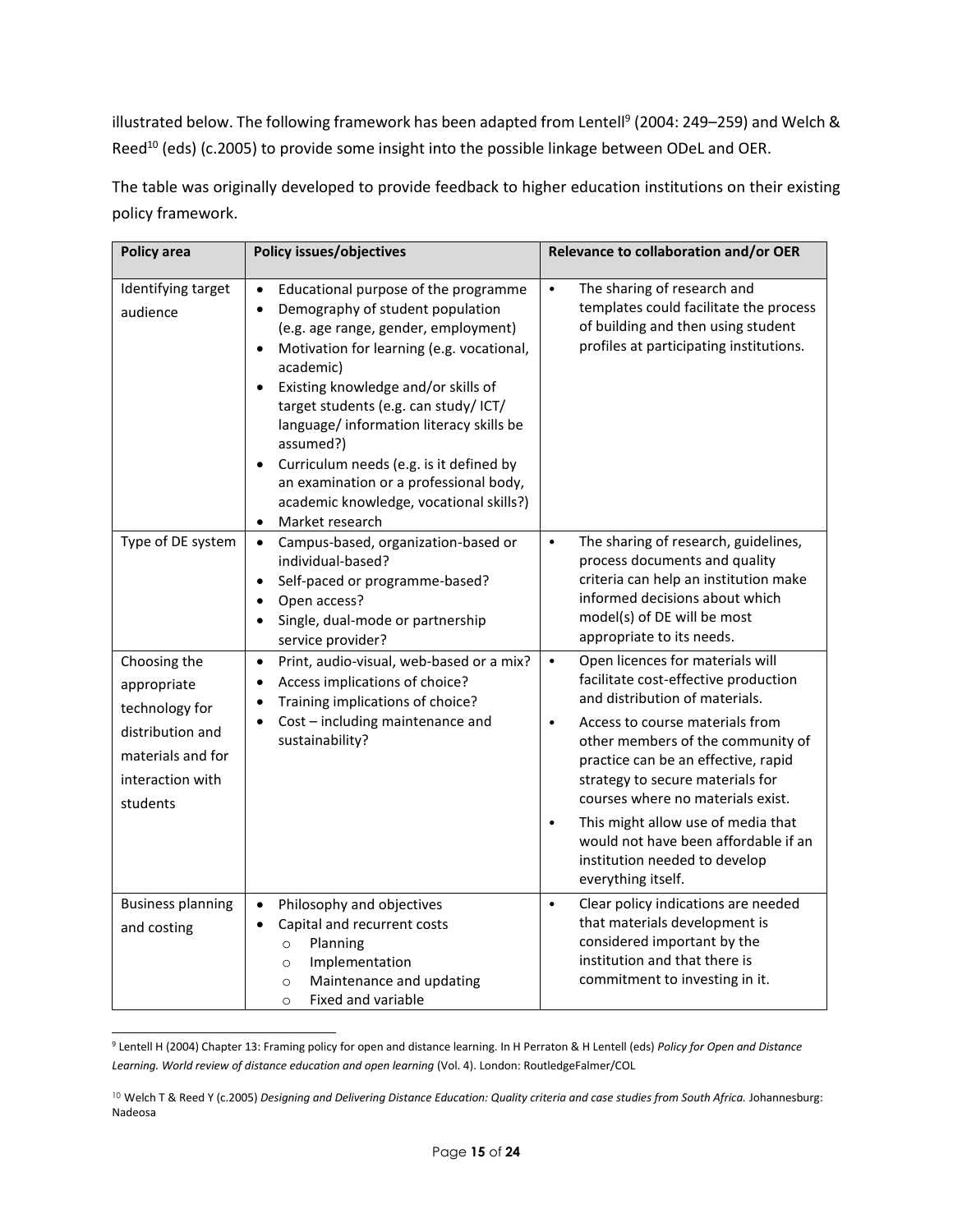| <b>Policy area</b> | <b>Policy issues/objectives</b>                                                                                                                                                                                                          | Relevance to collaboration and/or OER                                                                                                                                                                                                                                                                                                                                                     |
|--------------------|------------------------------------------------------------------------------------------------------------------------------------------------------------------------------------------------------------------------------------------|-------------------------------------------------------------------------------------------------------------------------------------------------------------------------------------------------------------------------------------------------------------------------------------------------------------------------------------------------------------------------------------------|
|                    | Self-financing or subsidised?<br>$\bullet$<br>Course portfolio (e.g. length of study)<br>٠<br>Course development and production<br>٠<br>process (e.g. team, individual contract)<br>Course delivery<br>$\bullet$<br>Enrolment<br>$\circ$ | Policy positions are essential to<br>$\bullet$<br>ensure high quality of materials and<br>effective collaboration, and this is<br>indicated by allocation of appropriate<br>resources, including staff time.                                                                                                                                                                              |
|                    | Tutorial system<br>$\circ$<br>Materials dispatch<br>$\circ$<br>Assessment<br>$\circ$<br>Record keeping<br>$\circ$<br>Marketing<br>$\circ$<br>Funding<br>$\circ$                                                                          | It may be necessary to include<br>$\bullet$<br>specific references to collaborative<br>activities to ensure that funds are set<br>aside to cover the time of academic<br>staff from the institution to<br>participate in such collaborative<br>activities.                                                                                                                                |
|                    |                                                                                                                                                                                                                                          | Sharing of course materials with<br>members of the community of<br>practice may reduce requirements to<br>pay sub-contracting fees for<br>materials development, as it may<br>open access to already developed<br>course materials in key areas of need.                                                                                                                                  |
|                    |                                                                                                                                                                                                                                          | Participation in materials<br>development/OER collaborations<br>could generate consultancy funds,<br>providing an alternative income<br>stream to the institution and its staff<br>and financial returns on capital<br>investment.                                                                                                                                                        |
| HR strategy        | Staff complement<br>$\bullet$<br>Staff development<br>$\bullet$<br>Staff workload<br>$\bullet$<br>HR systems                                                                                                                             | Most academic staff will be discipline<br>$\bullet$<br>experts rather than materials<br>developers - the wider OER<br>community may be able to help with<br>the development of skills related to<br>materials development.                                                                                                                                                                |
|                    |                                                                                                                                                                                                                                          | Staff awareness processes should<br>include awareness about changing<br>intellectual property parameters<br>introduced by the growth of ICT, and<br>accompanying introduction to open<br>licences like the Creative Commons.                                                                                                                                                              |
|                    |                                                                                                                                                                                                                                          | Consideration might be given to the<br>notion that staff participating in<br>collaborative activities and materials<br>development exercises that are over<br>and above their normal workload can<br>receive remuneration for their time<br>spent. However, in the long term, if<br>DE provision accelerates, job<br>descriptions will need to be adapted<br>so that time is allocated to |
|                    |                                                                                                                                                                                                                                          | programme development, course                                                                                                                                                                                                                                                                                                                                                             |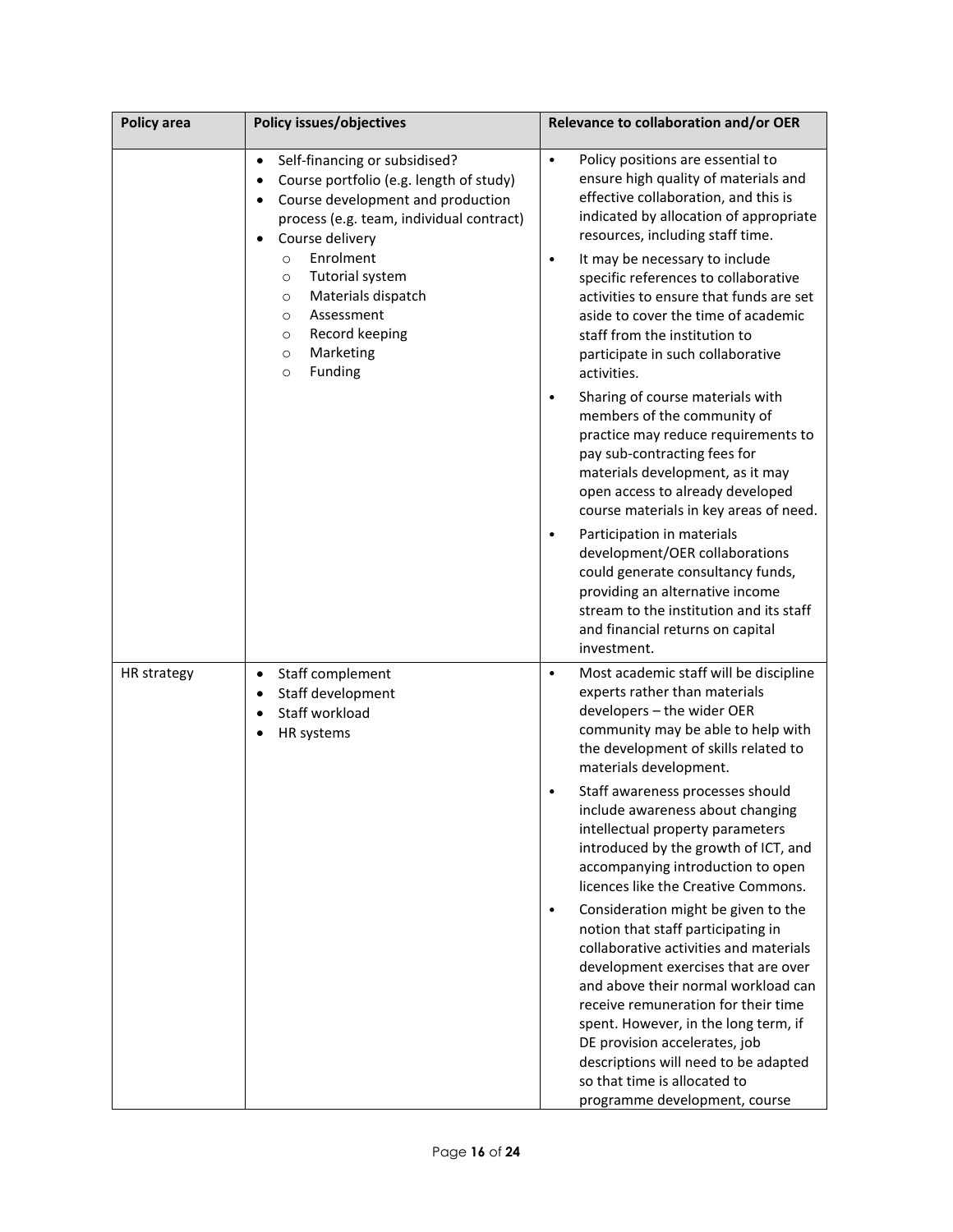| <b>Policy area</b>                                                        | <b>Policy issues/objectives</b>                                                                                                                                                                                                 | Relevance to collaboration and/or OER                                                                                                                                                                                                                                                              |
|---------------------------------------------------------------------------|---------------------------------------------------------------------------------------------------------------------------------------------------------------------------------------------------------------------------------|----------------------------------------------------------------------------------------------------------------------------------------------------------------------------------------------------------------------------------------------------------------------------------------------------|
|                                                                           |                                                                                                                                                                                                                                 | design and materials production as a<br>core activity.                                                                                                                                                                                                                                             |
| Programme<br>development,<br>course design and<br>materials<br>production | Buy, make or adapt?<br>$\bullet$<br>Media choice and/or mix?<br>$\bullet$<br>Instructional design<br>$\bullet$<br>Developmental testing<br>$\bullet$<br>Production<br>$\bullet$<br>Delivery<br>$\bullet$<br>Updating<br>Storage | Facilitated by use and adaptation of<br>$\bullet$<br>OER.<br>Facilitated by systematic analysis of<br>$\bullet$<br>current copyright status of existing<br>materials, and efforts to ensure that<br>all materials can be freely updated<br>and revised without securing<br>additional permissions. |
|                                                                           |                                                                                                                                                                                                                                 | Existing OER available on the internet<br>$\bullet$<br>and materials available from other<br>members of the community of<br>practice can support review<br>processes and cost-effective updating<br>of courses.                                                                                    |
|                                                                           |                                                                                                                                                                                                                                 | Establishment of licensing<br>frameworks relevant to digitized<br>materials (e.g. Creative Commons)<br>will be essential to protect the rights<br>of the institution.                                                                                                                              |
|                                                                           |                                                                                                                                                                                                                                 | It is essential to define terms of use<br>of all materials within a digital library,<br>which will be facilitated by systematic<br>materials audit and establishment of<br>systems to manage the institution's<br>knowledge base.                                                                  |
|                                                                           |                                                                                                                                                                                                                                 | Shared course materials and OER can<br>be used to increase the number of<br>available materials in the digital<br>library without significant additional<br>cost.                                                                                                                                  |
|                                                                           |                                                                                                                                                                                                                                 | Collaboration with other members of<br>the community of practice will<br>facilitate such access, as will ongoing<br>integration of the institution into<br>emerging global OER networks.                                                                                                           |
| Tutoring and                                                              | Tutor role and tasks<br>$\bullet$                                                                                                                                                                                               | The sharing of research, guidelines,<br>$\bullet$                                                                                                                                                                                                                                                  |
| supporting                                                                | <b>Tutor skills</b><br>$\bullet$                                                                                                                                                                                                | process documents and quality                                                                                                                                                                                                                                                                      |
| students                                                                  | <b>Recruiting tutors</b><br>$\bullet$                                                                                                                                                                                           | criteria can help the institution make<br>informed decisions about suitable                                                                                                                                                                                                                        |
|                                                                           | Induction and training of tutors<br>$\bullet$<br>Monitoring tutors<br>$\bullet$                                                                                                                                                 | models for tutoring and supporting                                                                                                                                                                                                                                                                 |
|                                                                           | Marking and feedback<br>$\bullet$                                                                                                                                                                                               | its DE/off-campus students.                                                                                                                                                                                                                                                                        |
|                                                                           | Face-to-face, telephone, online tutoring<br>$\bullet$                                                                                                                                                                           |                                                                                                                                                                                                                                                                                                    |
|                                                                           | Student counselling<br>$\bullet$                                                                                                                                                                                                |                                                                                                                                                                                                                                                                                                    |
|                                                                           | Student guides and providing<br>information to students                                                                                                                                                                         |                                                                                                                                                                                                                                                                                                    |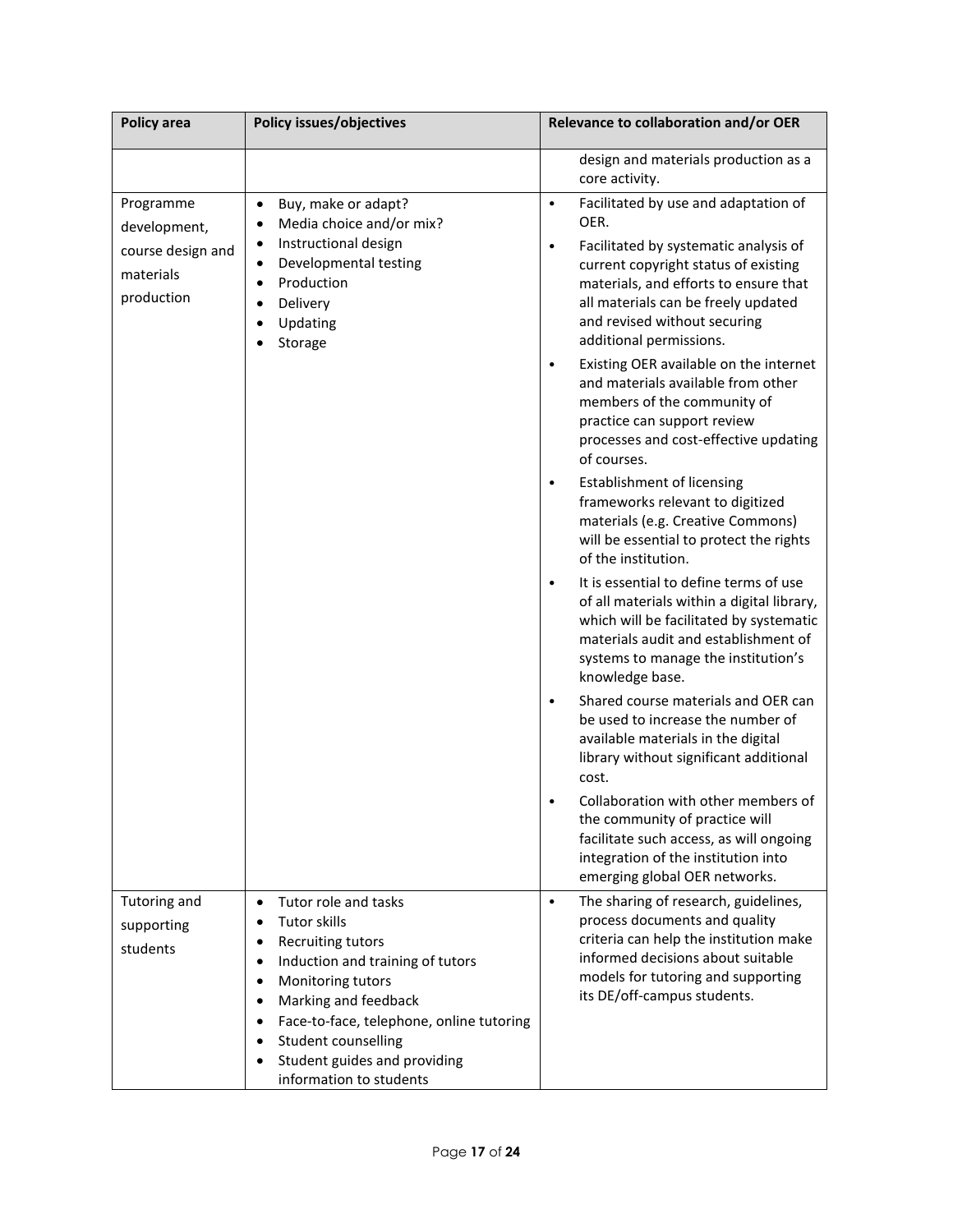| <b>Policy area</b>                                | <b>Policy issues/objectives</b>                                                                                                                                                                                                                                                                                                                                        | Relevance to collaboration and/or OER                                                                                                                                                                                                                                                                                                                                                                                                                                                                                    |
|---------------------------------------------------|------------------------------------------------------------------------------------------------------------------------------------------------------------------------------------------------------------------------------------------------------------------------------------------------------------------------------------------------------------------------|--------------------------------------------------------------------------------------------------------------------------------------------------------------------------------------------------------------------------------------------------------------------------------------------------------------------------------------------------------------------------------------------------------------------------------------------------------------------------------------------------------------------------|
| Recruiting and<br>enrolling students              | Making course information available<br>$\bullet$<br>Marketing<br>$\bullet$<br>Diagnostic testing of potential students<br>$\bullet$<br>Briefing students about ODL<br>$\bullet$<br>Enrolment<br>$\bullet$<br>Fee payment systems<br>$\bullet$                                                                                                                          | The sharing of research, guidelines,<br>$\bullet$<br>process documents and quality<br>criteria can help the institution make<br>informed decisions about suitable<br>models for recruiting and enrolling<br>DE/off-campus students.                                                                                                                                                                                                                                                                                      |
| Assessing<br>students                             | Methods to be used (e.g. exams,<br>$\bullet$<br>projects, thesis and portfolio)<br>Summative, formative or both?<br>$\bullet$<br>Methods of submission and giving<br>$\bullet$<br>feedback (e.g. online or by paper<br>correspondence?)<br>Recording marks and student progress<br>$\bullet$                                                                           | The sharing of research, guidelines,<br>$\bullet$<br>process documents and quality<br>criteria can help the institution make<br>informed decisions about suitable<br>models for assessing DE/off-campus<br>students.                                                                                                                                                                                                                                                                                                     |
| Managing and<br>administering the<br>DE system    | Operational issues e.g.:<br>$\bullet$<br>Finance<br>$\circ$<br>Student recruitment<br>$\circ$<br><b>Enquiries processing</b><br>$\circ$<br>Enrolment<br>$\circ$<br>Materials development<br>$\circ$<br>Materials manufacture<br>$\circ$<br>Tuition and support<br>$\circ$<br>Assessment<br>$\circ$<br>Technology<br>$\circ$<br>Governance and management<br>structures | The sharing of research, guidelines,<br>$\bullet$<br>process documents and quality<br>criteria can help the institution make<br>informed decisions about suitable<br>models for managing and<br>administering its DE system.                                                                                                                                                                                                                                                                                             |
| Collaborative<br>relationships                    | Programme development, course<br>$\bullet$<br>design and materials production<br>Associations<br>$\bullet$<br>Sub-contractors<br>$\bullet$<br>Work-integrated learning<br>٠<br>Consortia<br>$\bullet$                                                                                                                                                                  | The sharing of research, guidelines,<br>$\bullet$<br>process documents and quality<br>criteria can help the institution make<br>informed decisions about suitable<br>models for managing collaborative<br>arrangements.                                                                                                                                                                                                                                                                                                  |
| Monitoring<br>evaluation and<br>quality assurance | Who the evaluation is for (e.g.<br>$\bullet$<br>politicians, managers, educational staff)<br>The level of monitoring (e.g. system<br>level, course/programme level,<br>individual tutor or individual student<br>level)<br>Capability to act on findings of<br>٠<br>evaluation, monitoring and quality<br>assurance<br>Quality assurance systems                       | Completing a systematic audit of<br>$\bullet$<br>materials and their licences will<br>create a clear legal framework to<br>guide staff and students.<br>Maintaining proper licences that<br>$\bullet$<br>facilitate use and adaptation of<br>materials further supports this.<br>The sharing of research, guidelines,<br>$\bullet$<br>process documents and quality<br>criteria can help the institution make<br>informed decisions about suitable<br>models for managing a quality<br>assurance system in a DE context. |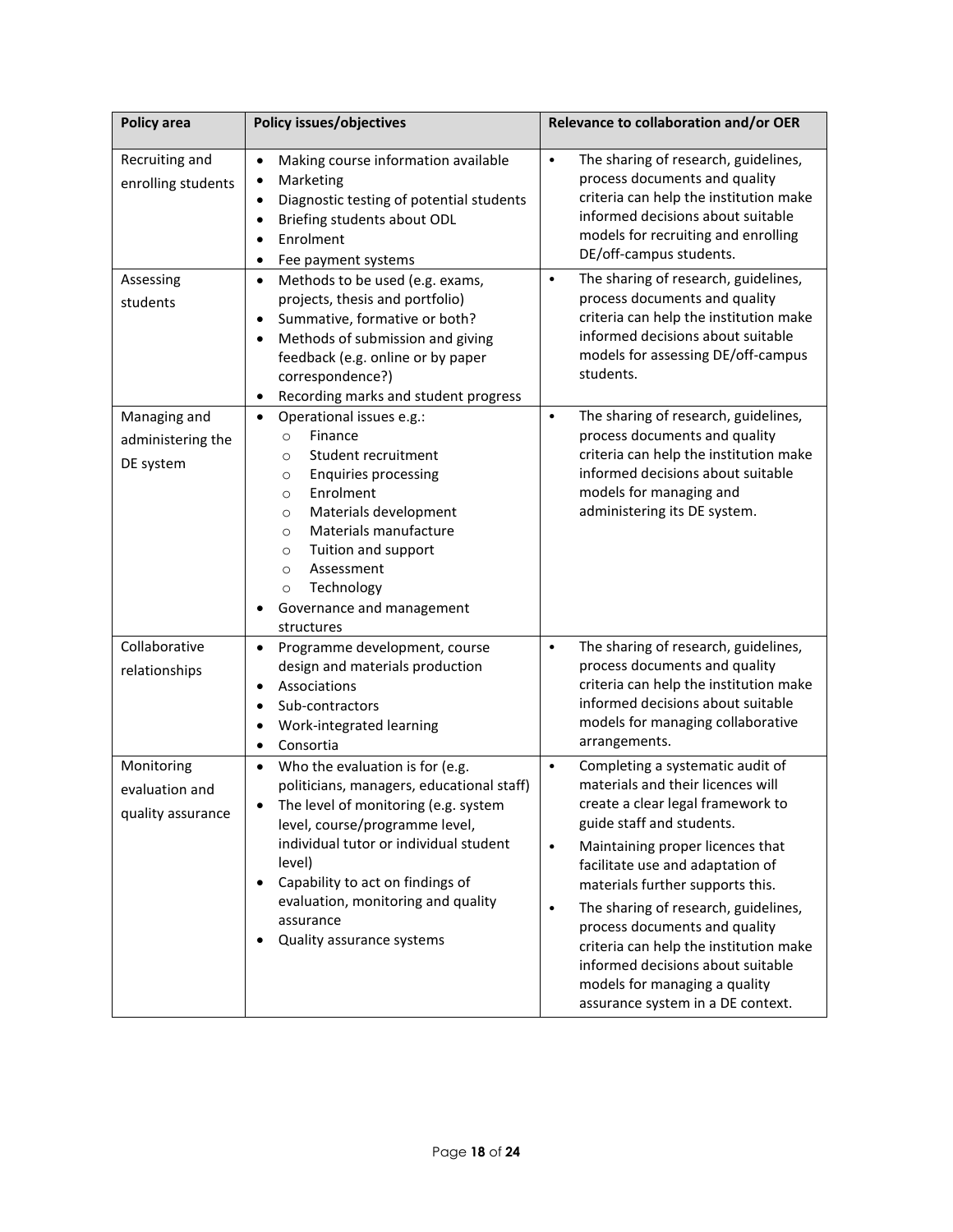Where institutions work independently or collaborate to develop curricula and materials that will be offered or shared across borders, issues of portability, contextualization, language usage and equivalence of experience and support come to the fore.

**Source: OER Africa Policy Toolkit (2012)**

## <span id="page-19-0"></span>4. Outputs

Four workshop reports with guidelines and recommendations have arisen from the workshop process conducted to date. The workshops have also been updated for other internal and external training sessions, made possible because the workshop resources are all OER. A number of existing distance learning resources are in various stages of revision. This case study is one of three initial OER to be published under the ANU imprint:

- 1. This case study
- 2. ANU IODL/OER policy
- 3. Revised distance learning module on *Christian Ethics*.

As noted in *Section 6: Next Steps*, a tentative plan of action has been developed based on individual, small group and large group reflection as well as focus group discussions with key internal stakeholders.

## <span id="page-19-1"></span>5. Lessons learned

Following an OER orientation workshop facilitated by OER Africa in August 2013, several faculties at the Africa Nazarene University began to integrate OER into their curriculum resources, but particularly so in the field of teacher education, as explained below.

*In teacher education, lecturers continue to encourage students to use the OERs in conducting research and completing general class assignments. This has prompted ANU to organize regular information literacy training for both students and lecturers to enable them to effectively make use of the available OER. Some ANU lecturers in teacher education continue to adapt and use OER in their classrooms and online using the teaching styles available from the MIT and TESSA websites, therefore, enriching their classroom teaching and learning experiences.*

*Mathematics education for teachers at ANU has benefited the most from the use of a number of software applications that they have downloaded freely for use in the training of teachers. The student teachers have found these resources helpful in writing Mathematics documents, learning basic mathematics and calculus. These resources include LaTex which is a document preparation system and document markup language. The teachers have found LaTex appropriate for professional writing of mathematics papers, books, articles etc. Also in use is "Microsoft Mathematics" which provides a graphic calculator that plots in 2D and 3D, and supports step-by-step equation solving. "Graph" which is an Open Source application*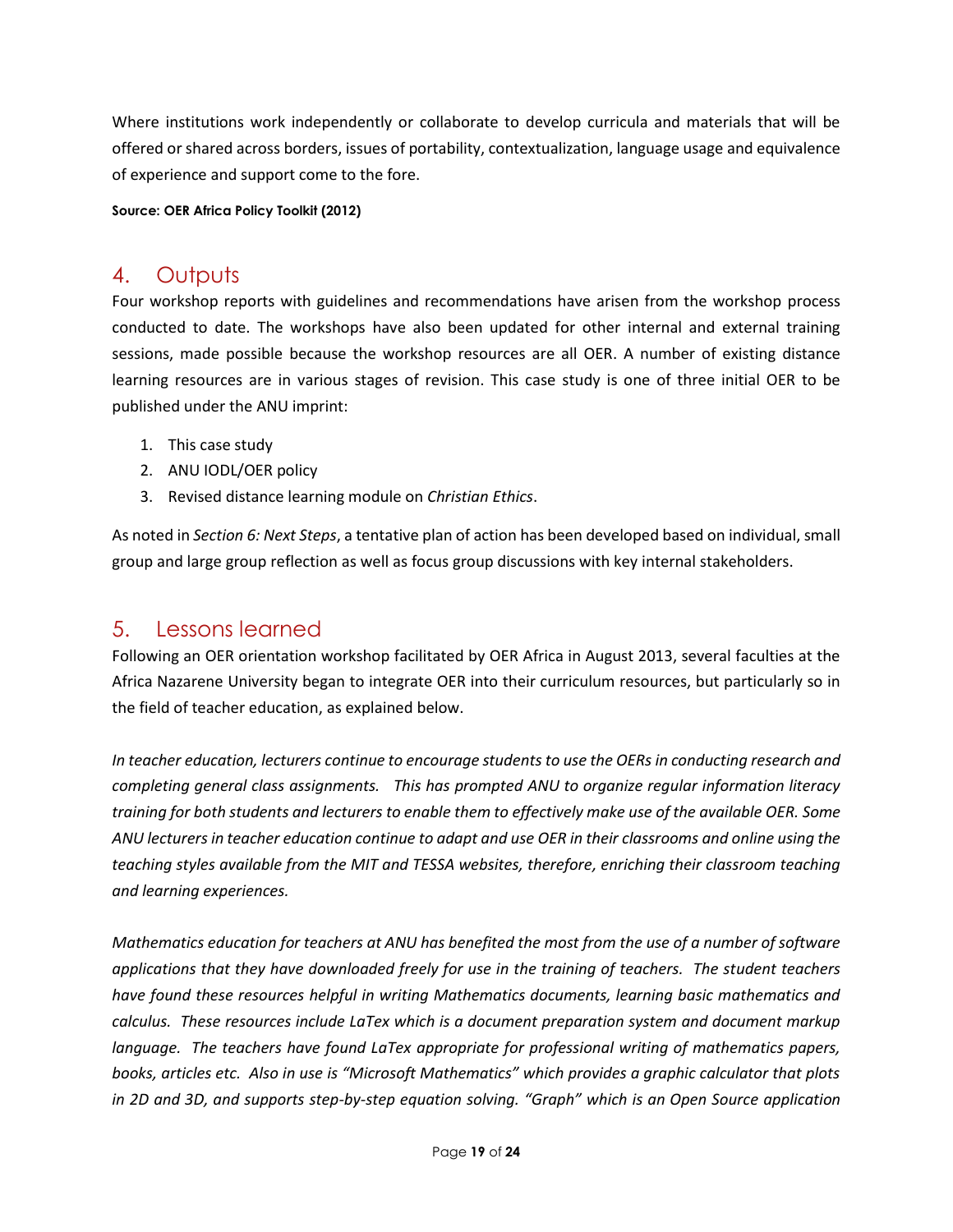*used to draw mathematical graphs in a coordinated system has also been used by ANU lecturers and education students. "Maxima" a system for the manipulation of symbolic and numerical expressions has also been put to use by ANU lecturers and students to plot functions and data in two and three dimensions.* 

*ANU lecturers producing teaching modules for distance learning Education students continue to use OER in addition to the available ebooks and ejournals in the ANU Library Databases. Generally, ANU students and lecturers through OER have made use of various online sites where they have been able to make access a wider range of resources including ebooks, journals and videos*<sup>11</sup> .

The following are typical challenges experienced when a traditionally contact-based institution introduces distance provision alongside its contact-based teaching. Being aware of these kinds of challenges up front, may help to forestall them:

- 1. Curricula designed for inexperienced 18-24 years olds may not be appropriate for mature, working students
- 2. Overload of staff: DE students fitted in rather than offered equivalent quality; a tendency to work only for extra pay
- 3. Workloads that do not make provision for materials development and updating, discussion classes and online fora, management of a decentralised team; research is often prioritised over teaching
- 4. Inappropriate cross-subsidisation including contributions to overheads for services not availed to DE students
- 5. Slow contracting and payment of part-time staff or full-time staff for work over and above that contracted ; additional workload allowances/travel expenses
- 6. Trying to limit access to distance learning resources rather than developing learning resources for use by ALL students
- 7. Internal disruptions affecting external students e.g. rescheduling of contact sessions, examinations, practicals/work integrated learning (WIL)
- 8. Tutors who already have full-time jobs; tendency to restrict availability, provide superficial assessment and feedback
- 9. Making time for appropriate staff development and quality assurance and providing access to support staff (and support students).

ANU has already experienced some challenges related to issues 2, 3, 5, 8 and 9 and this has led to the need to update the institutional policy framework.

It is ANU's experience that staff are more likely to embrace OER if they can see a direct link between OER and a curriculum need. Often this will occur at ANU as student demand and institutional strategy increasingly lead to growth in distance and online learning and hence the need to source and/or develop appropriate learning resources.

 $\overline{a}$ 

<sup>11</sup> OER Africa, ATEN. 2014. *OER in Teacher Education: reflections from the OER Africa Teacher Education Network*. Nairobi: OER Africa.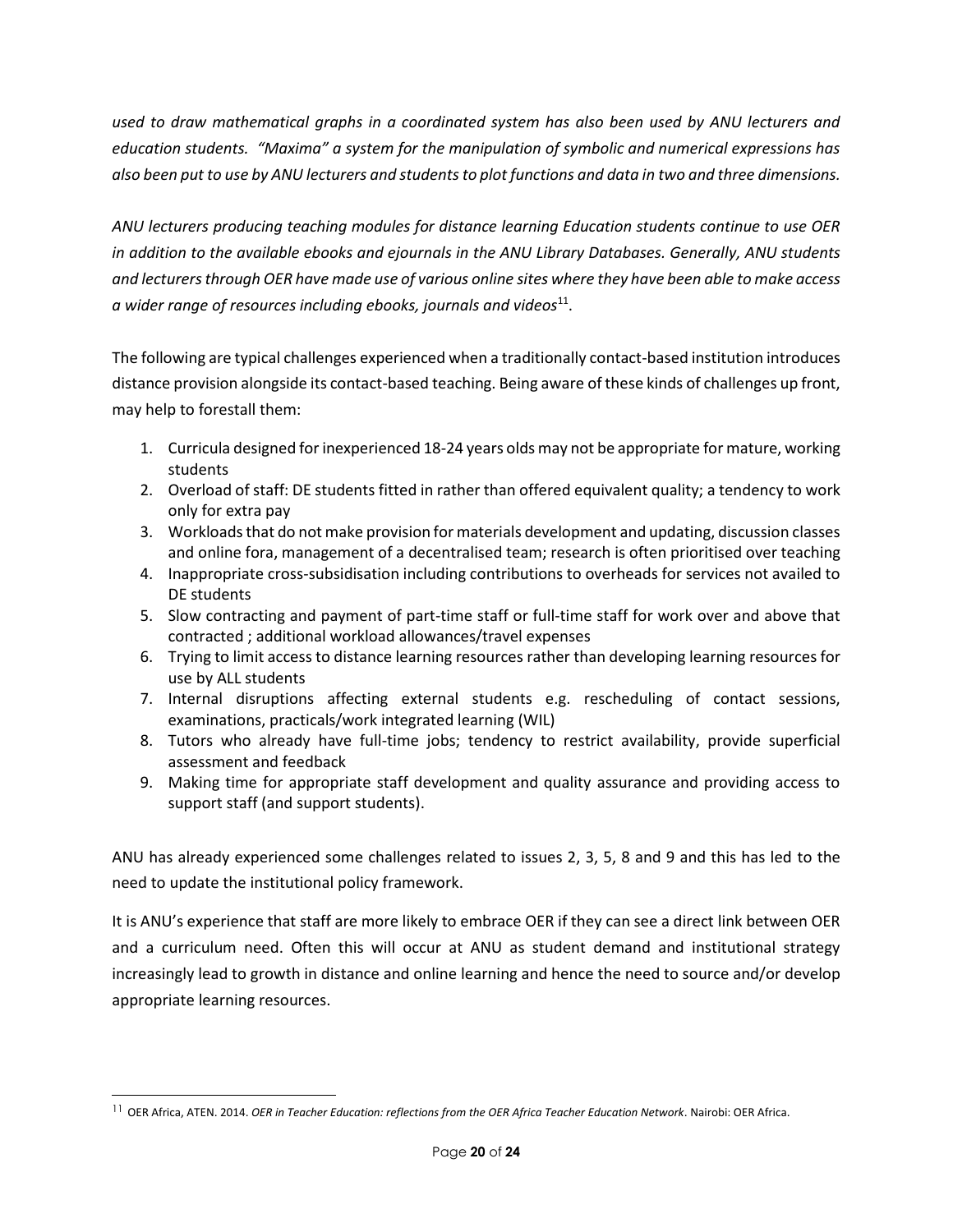It is envisaged that as more courses migrate to resource-based approaches in this way, that this will put pressure on those staff currently reluctant to engage to begin to do so.

## <span id="page-21-0"></span>6. Next steps

- 1. On the basis of collaborative reflection and participatory discussion, various short, medium and long-term goals have been identified as ways
- <span id="page-21-1"></span>6.1 Short-term goals Sep 2014- Aug 2015 2. Approve IODL/OER Policy
	- 3. Finalise Christian Ethics module (including sign-off by HoD, QA and Library)
	- 4. Develop case study on lessons to date
	- 5. Establish OpenANU (a section of the ANU website devoted to sharing ANU OER)
	- 6. Publish 1, 2, and 3 on OpenANU and OER Africa
	- 7. Set a practical student assignment to re-design the CoL materials design template for ANU
	- 8. Import Christian Ethics module into the template and publish a 2nd version
	- 9. Complete Education Administration module, import into template, sign off by HoD, QA and Library and publish
	- 10. Design and initiate a student tracking system
	- 11. Complete comparative cohort/mode retention and throughput analysis
	- 12. Undertake research into: capacity of regional study centres; internal readiness for take-up of OER; comparative take-up of OER by universities in Kenya; impact of OER integration into selected ODeL courses
	- 13. With new Learning Resource Development manager, QA and Library design internal guidelines, procedures and quality checks for revised distance learning materials
	- 14. Update and publish at least 1 module as OER per trimester using guidelines and procedures, reflect and amend accordingly
	- 15. Analyse time/workload commitment as part of process and develop into an article for publication in an open access journal by end August 2015
	- 16. Develop an orientation/CPD programme (in the form of a post-graduate certificate or diploma)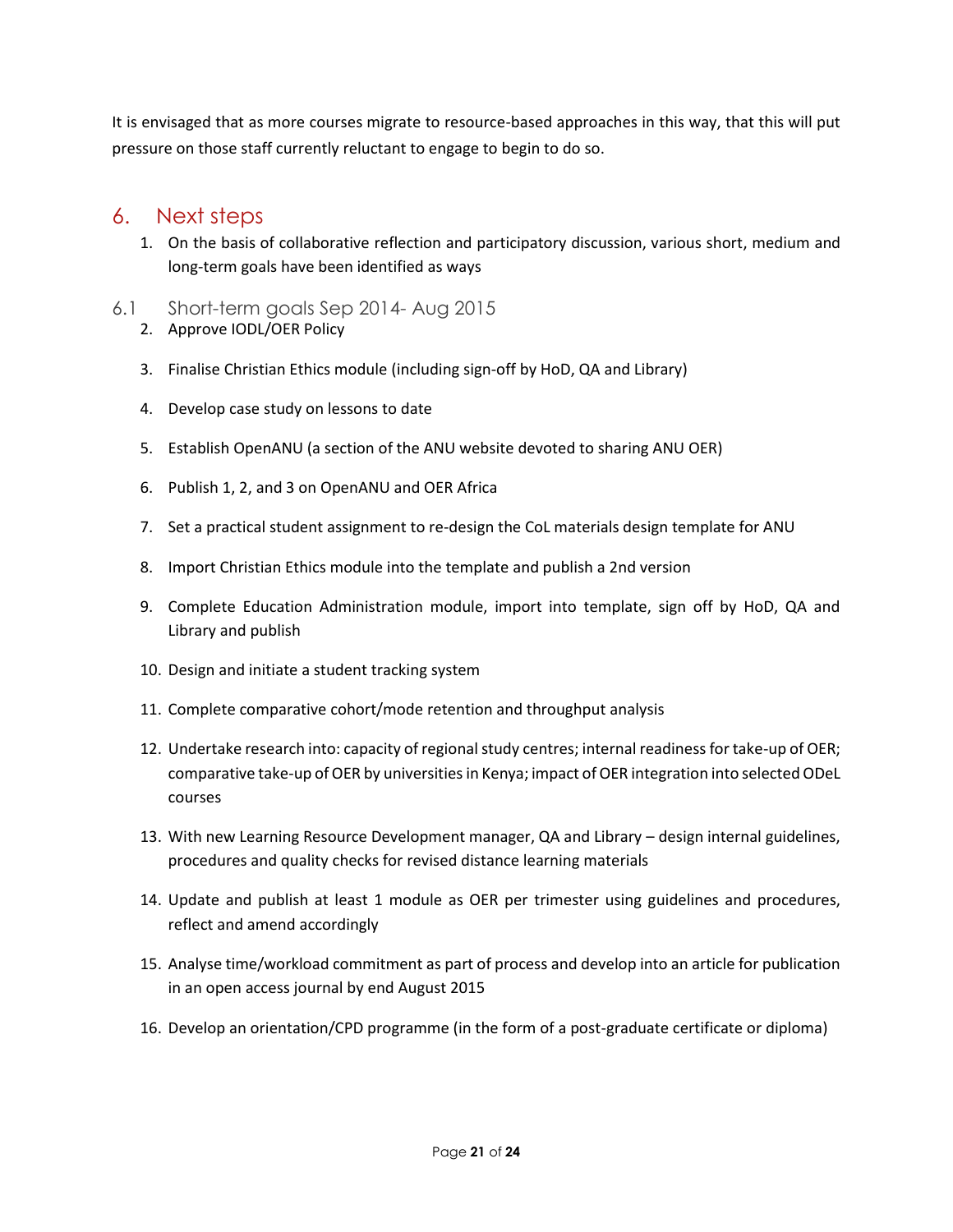- <span id="page-22-0"></span>6.2 Medium-term goals Sep 2015- Aug 2016
	- 1. Implement PGC/PGD and include student evaluation; capture information with previous for an article to be submitted by end August 2016
	- 2. Host a low-budget conference on ODeL including OER with a view to establishing a national association for open and distance learning in Kenya to build a community of practice and influence national discourse by end August 2016
	- 3. Evaluate data from comparative cohort studies and student tracking system; amend support systems accordingly; write this up as draft article for an open access journal by end August 2016
	- 4. Evaluate data from time/workload commitments and update HR and finance workload allocations, rewards and promotions system accordingly; write this up as an article by end August 2016
	- 5. Begin advertising ODeL provision; track student progress; develop ODeL student and tutor questionnaires; analyse results from questionnaires and student tracking; ensure key learnings are fed back into programme, course and materials review; write up this process as a draft article for an open access journal by end December 2016

#### <span id="page-22-1"></span>6.3 Long-term goals Sep 2016- Aug 2017

- 1. By end August 2017 have developed an ANU-specific case study/article and possibly M/D study which addresses the following questions:
	- What kinds of pedagogical transformation are envisaged at ANU and within what timeframes are these changes expected to be introduced? How does this align with the OER community's understanding of the transformative educational potential of OER?
	- $\cdot$  To what extent can use of OER constitute an effective catalyst in driving or supporting these envisaged pedagogical changes?
	- $\cdot \cdot$  In what ways can a focus on pedagogical transformation serve to embed effective OER practices into mainstream institutional activities and systems, rather than these practices operating parallel to the mainstream?
	- $\clubsuit$  What opportunities already exist within universities that can be used to drive this kind of pedagogical transformation and how can these opportunities most effectively be harnessed?
	- What policy, procedural, systemic, cultural, and logistical challenges and barriers inhibit these changes within institutions?
	- $\cdot$  What strategies need to be implemented to overcome these challenges?
	- $\div$  What levels of institutional political support or championing are needed for changes made to become institutionalized?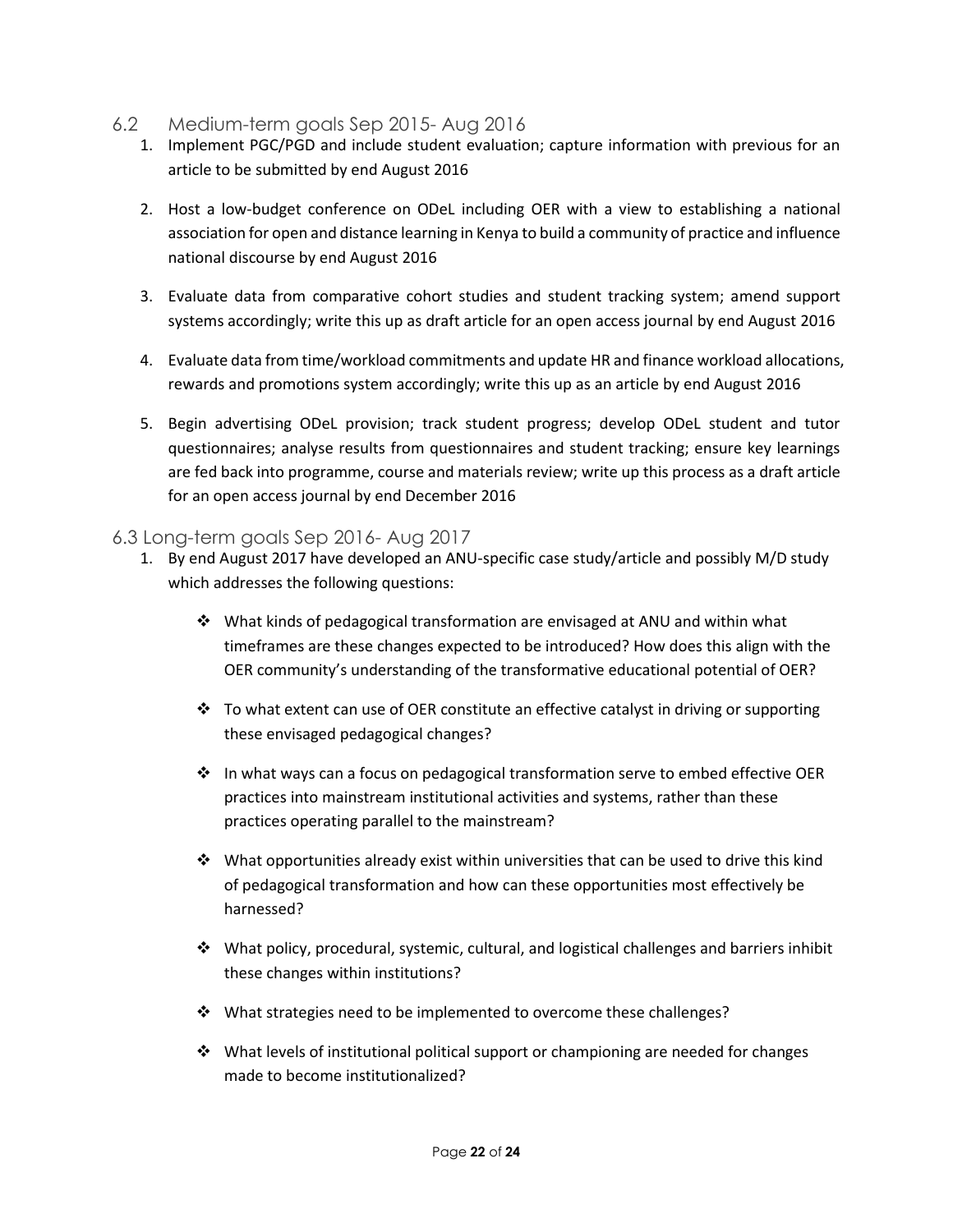- 2. Support a partner institution to host a  $2<sup>nd</sup>$  national open and distance learning conference
- 3. Develop the ANU strategic plan (and supporting policy, systems and budgets) 2018-2023 to reflect projected growth in student numbers, retention and throughput by qualification and mode of delivery.

# <span id="page-23-0"></span>7. Concluding remarks

As noted above, a key challenge for multi-mode provision is to ensure that the quality of ODeL provision is not compromised by staff commitments, budgets, systems and procedures that are skewed towards the campus provision. A key quality principle that ANU subscribes to is equivalence of provision across different modalities. The current lack of library training and ICT support at centres is a problem in this regard and might be overcome by training centre staff to offer support in these areas and/or centre staff visiting centres to offer such support once a trimester and/or developing an ENAZ support module for these purposes. In similar vein, with growing use of ENAZ, ICT support cannot be limited only to normal office hours since most distance learners are active outside of those hours. A member of the ICT team should be at least on standby to reboot the system/ tackle other ICT problems outside of normal office hours, including over weekends.

Internationally the trend is towards ODeL provision and this seems also to be the emerging focus in Kenya with the recent announcement of the intent to establish a National Open University for Kenya. ANU is well-placed to influence the national discourse by illustrating what is required to ensure quality provision.